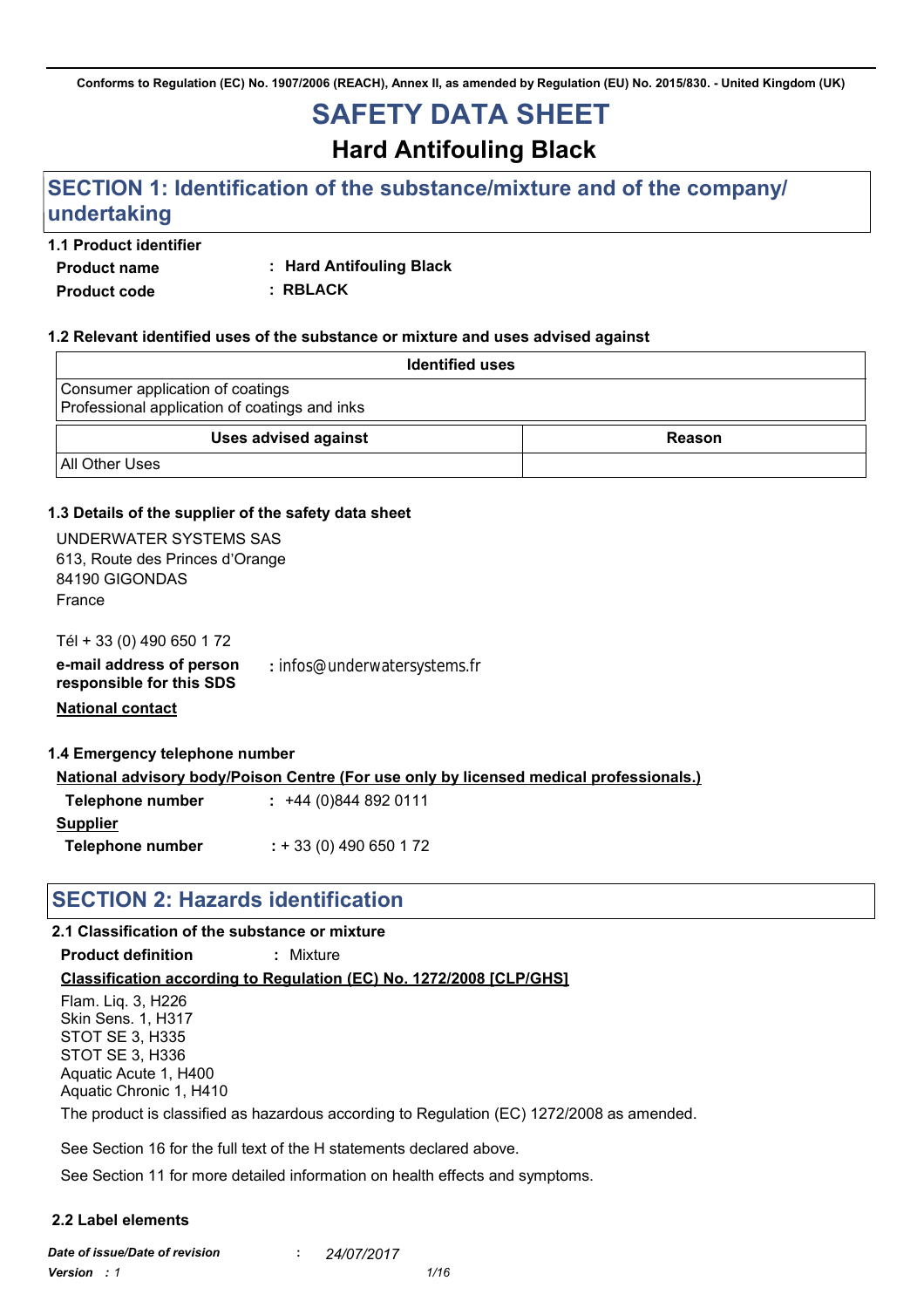# **SECTION 2: Hazards identification**

| <b>Hazard pictograms</b>                                                                                                                                 |                                                                                                                                                                                                                                                                                                                                                                                                                                                                                                                                                                                                                                                                                                                                                                                                                                                                                                                                                                                                                                                                                                                                                                                                                                                                                                                                |
|----------------------------------------------------------------------------------------------------------------------------------------------------------|--------------------------------------------------------------------------------------------------------------------------------------------------------------------------------------------------------------------------------------------------------------------------------------------------------------------------------------------------------------------------------------------------------------------------------------------------------------------------------------------------------------------------------------------------------------------------------------------------------------------------------------------------------------------------------------------------------------------------------------------------------------------------------------------------------------------------------------------------------------------------------------------------------------------------------------------------------------------------------------------------------------------------------------------------------------------------------------------------------------------------------------------------------------------------------------------------------------------------------------------------------------------------------------------------------------------------------|
| <b>Signal word</b>                                                                                                                                       | Warning                                                                                                                                                                                                                                                                                                                                                                                                                                                                                                                                                                                                                                                                                                                                                                                                                                                                                                                                                                                                                                                                                                                                                                                                                                                                                                                        |
| <b>Hazard statements</b>                                                                                                                                 | Flammable liquid and vapour.<br>May cause an allergic skin reaction.<br>May cause respiratory irritation.<br>May cause drowsiness or dizziness.<br>Very toxic to aquatic life with long lasting effects.                                                                                                                                                                                                                                                                                                                                                                                                                                                                                                                                                                                                                                                                                                                                                                                                                                                                                                                                                                                                                                                                                                                       |
| <b>Precautionary statements</b>                                                                                                                          |                                                                                                                                                                                                                                                                                                                                                                                                                                                                                                                                                                                                                                                                                                                                                                                                                                                                                                                                                                                                                                                                                                                                                                                                                                                                                                                                |
|                                                                                                                                                          | Read label before use. Keep out of reach of children. If medical advice is needed,<br>have product container or label at hand.                                                                                                                                                                                                                                                                                                                                                                                                                                                                                                                                                                                                                                                                                                                                                                                                                                                                                                                                                                                                                                                                                                                                                                                                 |
| <b>Prevention</b>                                                                                                                                        | : Wear protective gloves. Wear eye or face protection. Keep away from heat, hot<br>surfaces, sparks, open flames and other ignition sources. No smoking. Use only<br>outdoors or in a well-ventilated area. Avoid release to the environment.                                                                                                                                                                                                                                                                                                                                                                                                                                                                                                                                                                                                                                                                                                                                                                                                                                                                                                                                                                                                                                                                                  |
| <b>Response</b>                                                                                                                                          | : IF INHALED: Remove person to fresh air and keep comfortable for breathing. IF<br>ON SKIN (or hair): Take off immediately all contaminated clothing. Rinse skin with<br>water or shower. IF ON SKIN: Take off contaminated clothing and wash it before<br>reuse.                                                                                                                                                                                                                                                                                                                                                                                                                                                                                                                                                                                                                                                                                                                                                                                                                                                                                                                                                                                                                                                              |
| <b>Storage</b>                                                                                                                                           | : Keep cool.                                                                                                                                                                                                                                                                                                                                                                                                                                                                                                                                                                                                                                                                                                                                                                                                                                                                                                                                                                                                                                                                                                                                                                                                                                                                                                                   |
| <b>Disposal</b>                                                                                                                                          | Dispose of contents and container in accordance with all local, regional, national<br>and international regulations.                                                                                                                                                                                                                                                                                                                                                                                                                                                                                                                                                                                                                                                                                                                                                                                                                                                                                                                                                                                                                                                                                                                                                                                                           |
| <b>Hazardous ingredients</b>                                                                                                                             | : Solvent naphtha (petroleum), light arom.<br>rosin                                                                                                                                                                                                                                                                                                                                                                                                                                                                                                                                                                                                                                                                                                                                                                                                                                                                                                                                                                                                                                                                                                                                                                                                                                                                            |
| <b>Supplemental label</b><br>elements                                                                                                                    | : Contact with acids liberates very toxic gas. Repeated exposure may cause skin<br>dryness or cracking.                                                                                                                                                                                                                                                                                                                                                                                                                                                                                                                                                                                                                                                                                                                                                                                                                                                                                                                                                                                                                                                                                                                                                                                                                        |
|                                                                                                                                                          | Wear appropriate respirator when ventilation is inadequate.                                                                                                                                                                                                                                                                                                                                                                                                                                                                                                                                                                                                                                                                                                                                                                                                                                                                                                                                                                                                                                                                                                                                                                                                                                                                    |
| <b>Annex XVII - Restrictions</b><br>on the manufacture,<br>placing on the market and<br>use of certain dangerous<br>substances, mixtures and<br>articles | : Not applicable.                                                                                                                                                                                                                                                                                                                                                                                                                                                                                                                                                                                                                                                                                                                                                                                                                                                                                                                                                                                                                                                                                                                                                                                                                                                                                                              |
| <b>Biocidal products requlation</b>                                                                                                                      |                                                                                                                                                                                                                                                                                                                                                                                                                                                                                                                                                                                                                                                                                                                                                                                                                                                                                                                                                                                                                                                                                                                                                                                                                                                                                                                                |
| <b>Warnings for vulnerable</b><br>groups                                                                                                                 | Children shall be kept away until treated surfaces are dry.                                                                                                                                                                                                                                                                                                                                                                                                                                                                                                                                                                                                                                                                                                                                                                                                                                                                                                                                                                                                                                                                                                                                                                                                                                                                    |
| <b>Product Specific</b><br><b>Information</b>                                                                                                            | : FIRST AID Do not breathe dust/fume/gas/mist/vapours/spray. IF SWALLOWED:<br>Do NOT induce vomiting. Get immediate medical advice/attention. IF ON SKIN:<br>Wash with plenty of soap and water. Do not use solvents or thinners to clean the<br>skin. If skin irritation or rash occurs: Get medical attention. IF IN EYES: Rinse<br>cautiously with water for several minutes. Remove contact lenses, if present and<br>easy to do. Continue rinsing. IF INHALED: If not breathing, give artificial<br>respiration. If breathing is difficult, remove victim to fresh air and keep at rest in a<br>position comfortable for breathing. Give nothing by mouth. Get medical attention<br>if you feel unwell. Contaminated work clothing should not be allowed out of the<br>workplace. Keep unnecessary and unprotected personnel from entering. Store in<br>a well-ventilated place. Keep container tightly closed. Do not reuse container.<br>Collect spillage. Application, maintenance and repair activities shall be<br>conducted within a contained area, on an impermeable hard standing with<br>bunding or on soil covered with an impermeable material to prevent losses and<br>minimize emissions to the environment, and that any losses or waste containing<br>a biocide shall be collected for reuse or disposal. |
| 2.3 Other hazards                                                                                                                                        |                                                                                                                                                                                                                                                                                                                                                                                                                                                                                                                                                                                                                                                                                                                                                                                                                                                                                                                                                                                                                                                                                                                                                                                                                                                                                                                                |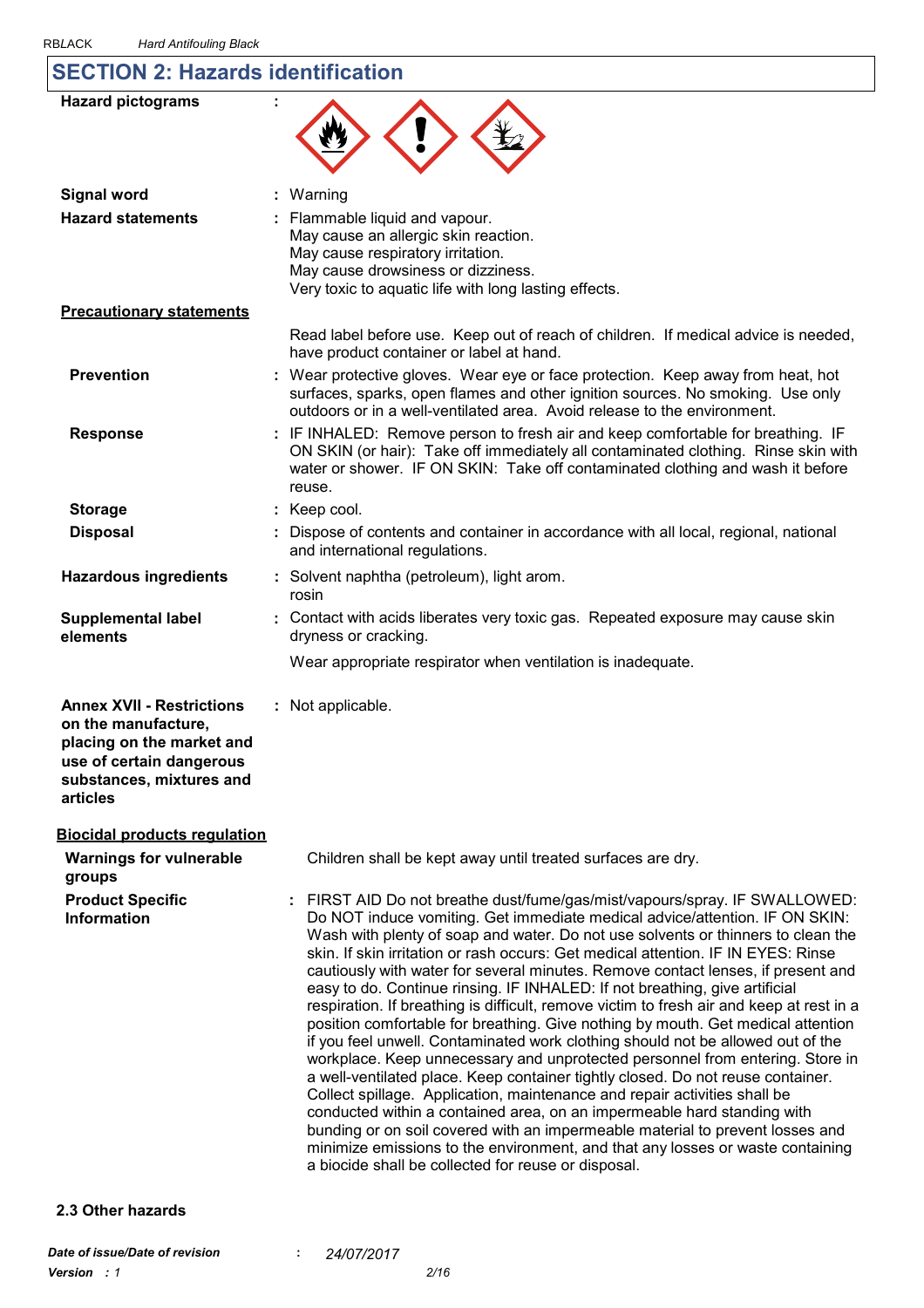## **SECTION 2: Hazards identification**

**Other hazards which do : not result in classification** : None known.

# **SECTION 3: Composition/information on ingredients**

| <b>Product/ingredient</b><br>name           | <b>Identifiers</b>                                                                      | $%$ by<br>weight | <b>Classification</b><br><b>Regulation (EC) No.</b><br>1272/2008 [CLP]                                                                                               | <b>Nota</b><br>(s) | <b>Type</b> |
|---------------------------------------------|-----------------------------------------------------------------------------------------|------------------|----------------------------------------------------------------------------------------------------------------------------------------------------------------------|--------------------|-------------|
| Solvent naphtha<br>(petroleum), light arom. | REACH #:<br>01-2119455851-35<br>EC: 265-199-0<br>CAS: 64742-95-6<br>Index: 649-356-00-4 | ≥10 - ≤25        | Flam. Liq. 3, H226<br>STOT SE 3, H335<br>STOT SE 3, H336<br>Asp. Tox. 1, H304<br>Aquatic Chronic 2, H411<br><b>EUH066</b>                                            | P                  | [1] [2]     |
| copper thiocyanate                          | EC: 214-183-1<br>CAS: 1111-67-7<br>Index: 615-032-00-6                                  | $≥10 - ≤25$      | Acute Tox. 4, H302<br>Acute Tox. 4, H312<br>Acute Tox. 4, H332<br>Aquatic Acute 1, H400 (M=10)<br>Aquatic Chronic 1, H410 (M=10)<br><b>EUH032</b>                    | A                  | $[1]$       |
| rosin                                       | REACH #:<br>01-2119480418-32<br>EC: 232-475-7<br>CAS: 8050-09-7<br>Index: 650-015-00-7  | ≥10 - ≤25        | <b>Skin Sens. 1, H317</b><br>Aquatic Chronic 4, H413                                                                                                                 |                    | [1] [2]     |
| zinc oxide                                  | REACH #:<br>01-2119463881-32<br>EC: 215-222-5<br>CAS: 1314-13-2<br>Index: 030-013-00-7  | ≥10 - ≤25        | Aquatic Acute 1, H400 (M=10)<br>Aquatic Chronic 1, H410 (M=1)                                                                                                        |                    | $[1]$       |
| xylene                                      | REACH #:<br>01-2119488216-32<br>EC: 215-535-7<br>CAS: 1330-20-7<br>Index: 601-022-00-9  | $\leq 5$         | Flam. Liq. 3, H226<br>Acute Tox. 4, H312<br>Acute Tox. 4, H332<br>Skin Irrit. 2, H315<br>Eye Irrit. 2, H319<br>STOT SE 3, H335<br>Asp. Tox. 1, H304                  | ${\bf C}$          | [1] [2]     |
| ethylbenzene                                | REACH #:<br>01-2119489370-35<br>EC: 202-849-4<br>CAS: 100-41-4                          | $2$              | Flam. Liq. 2, H225<br>Acute Tox. 4, H332<br>Skin Irrit. 2, H315<br>Eye Irrit. 2, H319<br>STOT SE 3, H335<br>STOT RE 2, H373 (hearing<br>organs)<br>Asp. Tox. 1, H304 |                    | [1] [2]     |
|                                             |                                                                                         |                  | See Section 16 for the<br>full text of the H<br>statements declared<br>above.                                                                                        |                    |             |

There are no additional ingredients present which, within the current knowledge of the supplier and in the concentrations applicable, are classified as hazardous to health or the environment, are PBTs or vPvBs or have been assigned a workplace exposure limit and hence require reporting in this section.

**Type**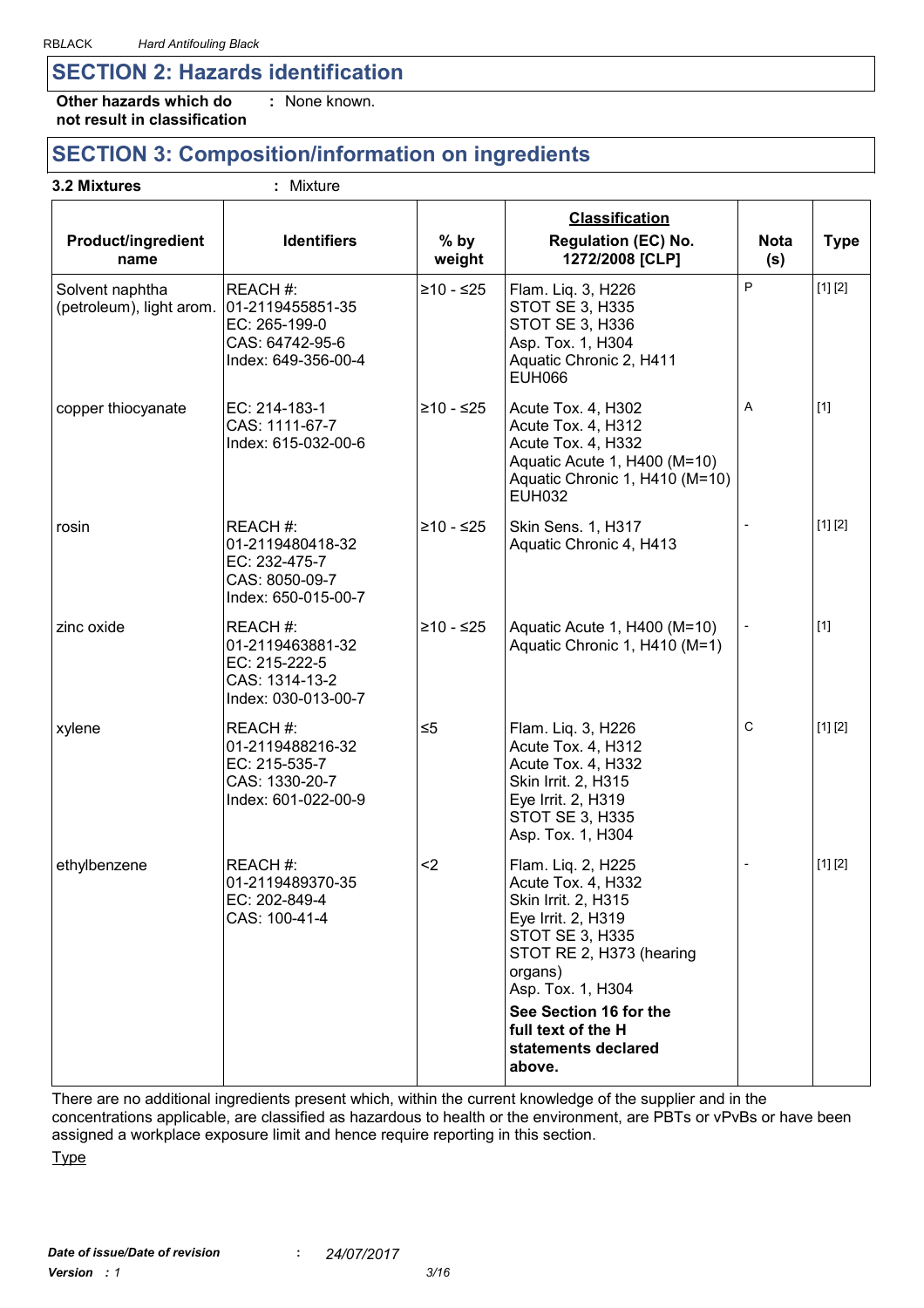# **SECTION 3: Composition/information on ingredients** BLACK Hard Antifouling Black<br>**SECTION 3: Composition/information on ingred**<br>[1] Substance classified with a health or environmental hazard<br>[2] Substance with a workplace exposure limit BLACK Hard Antifouling Black<br>**SECTION 3: Composition/informa**<br>[1] Substance classified with a health or environme<br>[2] Substance with a workplace exposure limit<br>[3] Substance meets the criteria for PBT according

BLACK Hard Antifouling Black<br> **SECTION 3: Composition/information on ingredients**<br>
[1] Substance classified with a health or environmental hazard<br>
[2] Substance with a workplace exposure limit<br>
[3] Substance meets the crit **SECTION 3: Composition/information on ingredients**<br>[1] Substance classified with a health or environmental hazard<br>[2] Substance with a workplace exposure limit<br>[3] Substance meets the criteria for PBT according to Regulat [1] Substance classified with a health or environmental hazard<br>[2] Substance with a workplace exposure limit<br>[3] Substance meets the criteria for PBT according to Regulation (EC) No. 1907/2006, Annex XIII<br>[4] Substance mee

Occupational exposure limits, if available, are listed in Section 8.

**Nota (s)**

### **SECTION 4: First aid measures**

| 4.1 Description of first aid measures |                                                                                                                                                                                                                                                                                                                                                                                                                 |
|---------------------------------------|-----------------------------------------------------------------------------------------------------------------------------------------------------------------------------------------------------------------------------------------------------------------------------------------------------------------------------------------------------------------------------------------------------------------|
| General                               | : In all cases of doubt, or when symptoms persist, seek medical attention. Never give<br>anything by mouth to an unconscious person. If unconscious, place in recovery<br>position and seek medical advice.                                                                                                                                                                                                     |
| Eye contact                           | : Remove contact lenses, irrigate copiously with clean, fresh water, holding the<br>eyelids apart for at least 10 minutes and seek immediate medical advice.                                                                                                                                                                                                                                                    |
| <b>Inhalation</b>                     | : Remove to fresh air. Keep person warm and at rest. If not breathing, if breathing is<br>irregular or if respiratory arrest occurs, provide artificial respiration or oxygen by<br>trained personnel.                                                                                                                                                                                                          |
| <b>Skin contact</b>                   | : Remove contaminated clothing and shoes. Wash skin thoroughly with soap and<br>water or use recognised skin cleanser. Do NOT use solvents or thinners.                                                                                                                                                                                                                                                         |
| Ingestion                             | : If swallowed, seek medical advice immediately and show the container or label.<br>Keep person warm and at rest. Do NOT induce vomiting.                                                                                                                                                                                                                                                                       |
| <b>Protection of first-aiders</b>     | : No action shall be taken involving any personal risk or without suitable training. If it<br>is suspected that fumes are still present, the rescuer should wear an appropriate<br>mask or self-contained breathing apparatus. It may be dangerous to the person<br>providing aid to give mouth-to-mouth resuscitation. Wash contaminated clothing<br>thoroughly with water before removing it, or wear gloves. |

#### **4.2 Most important symptoms and effects, both acute and delayed**

| <b>Potential acute health effects</b> |                                                                                                                                                                                                                                                  |
|---------------------------------------|--------------------------------------------------------------------------------------------------------------------------------------------------------------------------------------------------------------------------------------------------|
| Eye contact                           | : No known significant effects or critical hazards.                                                                                                                                                                                              |
| <b>Inhalation</b>                     | : Can cause central nervous system (CNS) depression. May cause drowsiness or<br>dizziness. May cause respiratory irritation. Exposure to decomposition products<br>may cause a health hazard. Serious effects may be delayed following exposure. |
| <b>Skin contact</b>                   | : Defatting to the skin. May cause skin dryness and irritation. May cause an allergic<br>skin reaction.                                                                                                                                          |
| Ingestion                             | : Can cause central nervous system (CNS) depression.                                                                                                                                                                                             |
| Over-exposure signs/symptoms          |                                                                                                                                                                                                                                                  |
| Eye contact                           | : No specific data.                                                                                                                                                                                                                              |
| <b>Inhalation</b>                     | : Adverse symptoms may include the following:<br>respiratory tract irritation<br>coughing<br>nausea or vomiting<br>headache<br>drowsiness/fatigue<br>dizziness/vertigo<br>muscle weakness<br>unconsciousness                                     |
| <b>Skin contact</b>                   | : Adverse symptoms may include the following:<br>irritation<br>redness<br>dryness<br>cracking                                                                                                                                                    |
| Ingestion                             | No specific data.                                                                                                                                                                                                                                |

#### **4.3 Indication of any immediate medical attention and special treatment needed**

| Date of issue/Date of revision |  | 24/07/2017 |      |
|--------------------------------|--|------------|------|
| <b>Version</b> : 1             |  |            | 4/16 |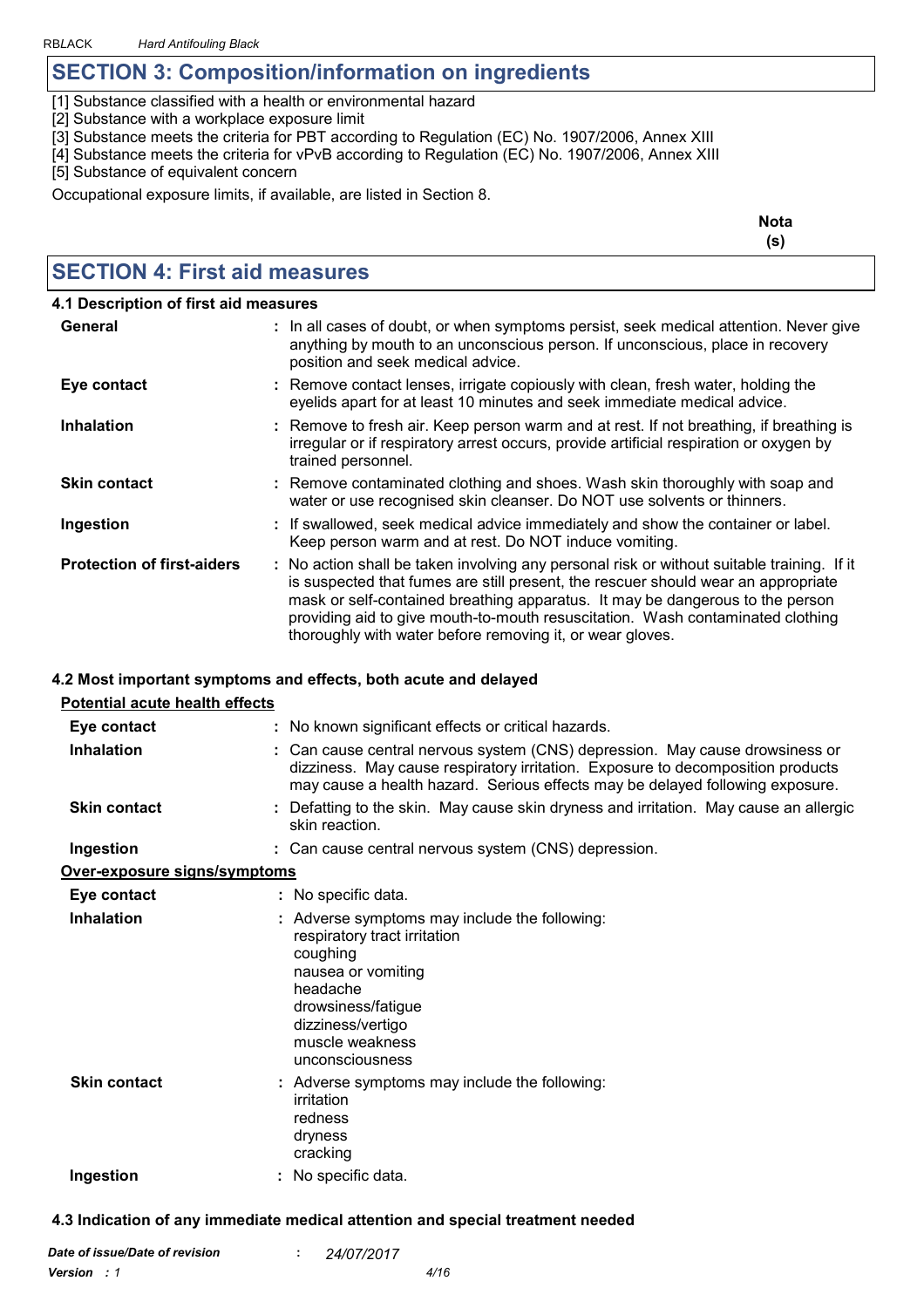| 10LAUN<br><b>Hard Antibountly Diack</b>                  |                                                                                                                                                                                                                                                                                                                                                                                                                                       |
|----------------------------------------------------------|---------------------------------------------------------------------------------------------------------------------------------------------------------------------------------------------------------------------------------------------------------------------------------------------------------------------------------------------------------------------------------------------------------------------------------------|
| <b>SECTION 4: First aid measures</b>                     |                                                                                                                                                                                                                                                                                                                                                                                                                                       |
| Notes to physician                                       | : In case of inhalation of decomposition products in a fire, symptoms may be delayed.<br>The exposed person may need to be kept under medical surveillance for 48 hours.                                                                                                                                                                                                                                                              |
| <b>Specific treatments</b>                               | : No specific treatment.                                                                                                                                                                                                                                                                                                                                                                                                              |
| <b>SECTION 5: Firefighting measures</b>                  |                                                                                                                                                                                                                                                                                                                                                                                                                                       |
| 5.1 Extinguishing media                                  |                                                                                                                                                                                                                                                                                                                                                                                                                                       |
| Suitable extinguishing<br>media                          | : Use dry chemical, $CO2$ , water spray (fog) or foam.                                                                                                                                                                                                                                                                                                                                                                                |
| <b>Unsuitable extinguishing</b><br>media                 | : Do not use water jet.                                                                                                                                                                                                                                                                                                                                                                                                               |
|                                                          | 5.2 Special hazards arising from the substance or mixture                                                                                                                                                                                                                                                                                                                                                                             |
| <b>Hazards from the</b><br>substance or mixture          | : Flammable liquid and vapour. In a fire or if heated, a pressure increase will occur<br>and the container may burst, with the risk of a subsequent explosion. Runoff to<br>sewer may create fire or explosion hazard. This material is very toxic to aquatic life<br>with long lasting effects. Fire water contaminated with this material must be<br>contained and prevented from being discharged to any waterway, sewer or drain. |
| <b>Hazardous thermal</b><br>decomposition products       | Decomposition products may include the following materials:<br>carbon dioxide<br>carbon monoxide<br>nitrogen oxides<br>sulfur oxides<br>metal oxide/oxides                                                                                                                                                                                                                                                                            |
| 5.3 Advice for firefighters                              |                                                                                                                                                                                                                                                                                                                                                                                                                                       |
| <b>Special protective actions</b><br>for fire-fighters   | : Promptly isolate the scene by removing all persons from the vicinity of the incident if<br>there is a fire. No action shall be taken involving any personal risk or without<br>suitable training. Move containers from fire area if this can be done without risk.<br>Use water spray to keep fire-exposed containers cool.                                                                                                         |
| <b>Special protective</b><br>equipment for fire-fighters | Fire-fighters should wear appropriate protective equipment and self-contained<br>÷.<br>breathing apparatus (SCBA) with a full face-piece operated in positive pressure<br>mode. Clothing for fire-fighters (including helmets, protective boots and gloves)<br>conforming to European standard EN 469 will provide a basic level of protection for<br>chemical incidents.                                                             |

# **SECTION 6: Accidental release measures**

#### **6.1 Personal precautions, protective equipment and emergency procedures**

| For non-emergency<br>personnel   | : No action shall be taken involving any personal risk or without suitable training.<br>Evacuate surrounding areas. Keep unnecessary and unprotected personnel from<br>entering. Do not touch or walk through spilt material. Shut off all ignition sources.<br>No flares, smoking or flames in hazard area. Avoid breathing vapour or mist.<br>Provide adequate ventilation. Wear appropriate respirator when ventilation is<br>inadequate. Put on appropriate personal protective equipment. |
|----------------------------------|------------------------------------------------------------------------------------------------------------------------------------------------------------------------------------------------------------------------------------------------------------------------------------------------------------------------------------------------------------------------------------------------------------------------------------------------------------------------------------------------|
|                                  | <b>For emergency responders</b> : If specialised clothing is required to deal with the spillage, take note of any<br>information in Section 8 on suitable and unsuitable materials. See also the<br>information in "For non-emergency personnel".                                                                                                                                                                                                                                              |
| 6.2 Environmental<br>precautions | : Avoid dispersal of spilt material and runoff and contact with soil, waterways, drains<br>and sewers. Inform the relevant authorities if the product has caused environmental<br>pollution (sewers, waterways, soil or air). Water polluting material. May be harmful<br>to the environment if released in large quantities. Collect spillage.                                                                                                                                                |

#### **6.3 Methods and material for containment and cleaning up**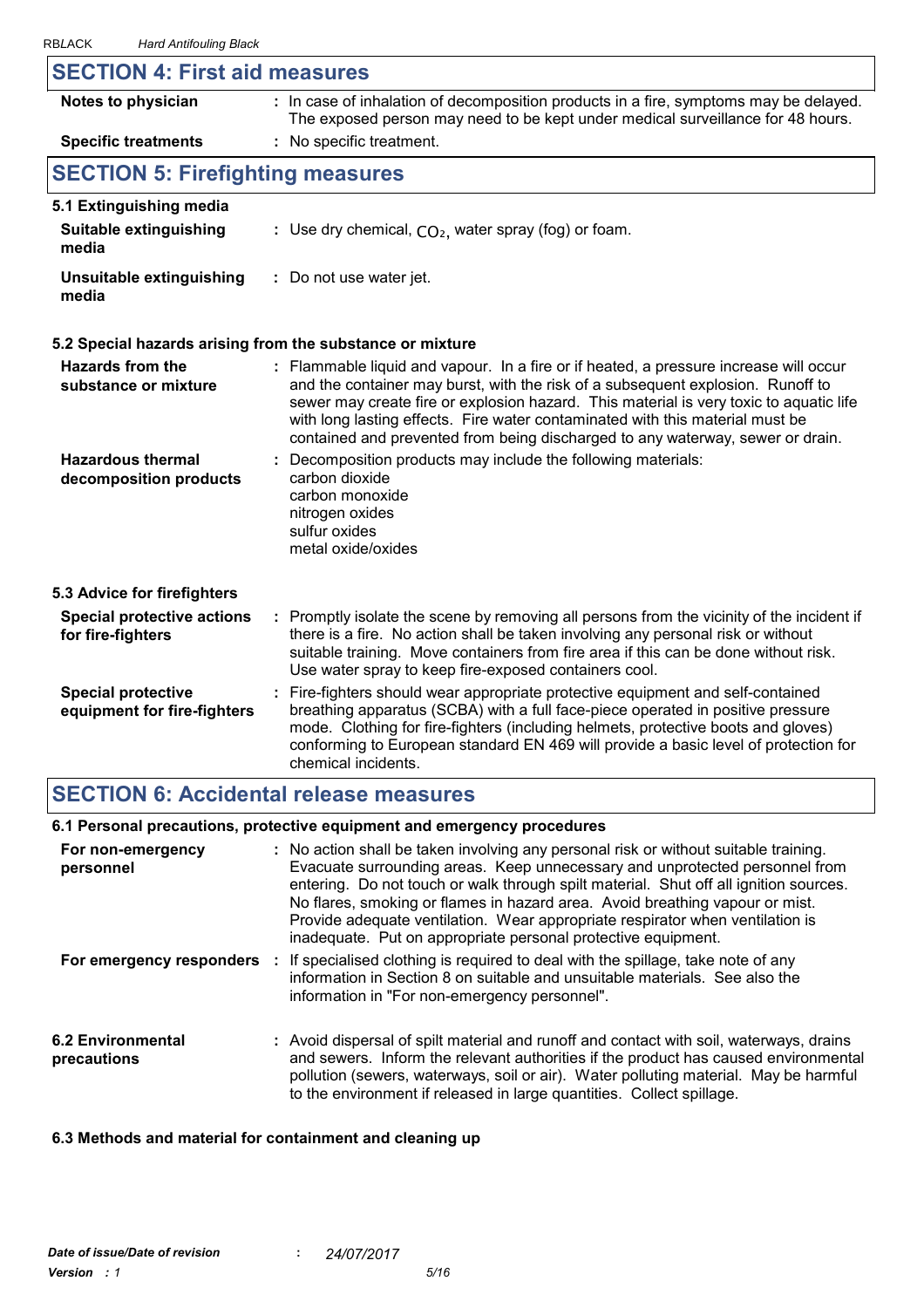### **SECTION 6: Accidental release measures**

| <b>Small spill</b>                 | : Stop leak if without risk. Move containers from spill area. Use spark-proof tools and<br>explosion-proof equipment. Dilute with water and mop up if water-soluble.<br>Alternatively, or if water-insoluble, absorb with an inert dry material and place in an<br>appropriate waste disposal container. Dispose of via a licensed waste disposal<br>contractor.                                                                                                                                                                                                                                                                                           |
|------------------------------------|------------------------------------------------------------------------------------------------------------------------------------------------------------------------------------------------------------------------------------------------------------------------------------------------------------------------------------------------------------------------------------------------------------------------------------------------------------------------------------------------------------------------------------------------------------------------------------------------------------------------------------------------------------|
| Large spill                        | : Stop leak if without risk. Move containers from spill area. Use spark-proof tools and<br>explosion-proof equipment. Approach the release from upwind. Prevent entry into<br>sewers, water courses, basements or confined areas. Wash spillages into an<br>effluent treatment plant or proceed as follows. Contain and collect spillage with non-<br>combustible, absorbent material e.g. sand, earth, vermiculite or diatomaceous earth<br>and place in container for disposal according to local regulations. Dispose of via a<br>licensed waste disposal contractor. Contaminated absorbent material may pose the<br>same hazard as the spilt product. |
| 6.4 Reference to other<br>sections | : See Section 1 for emergency contact information.<br>See Section 8 for information on appropriate personal protective equipment.<br>See Section 13 for additional waste treatment information.                                                                                                                                                                                                                                                                                                                                                                                                                                                            |

### **SECTION 7: Handling and storage**

The information in this section contains generic advice and guidance. The list of Identified Uses in Section 1 should be consulted for any available use-specific information provided in the Exposure Scenario(s).

#### **7.1 Precautions for safe handling**

| <b>Protective measures</b>                | : Put on appropriate personal protective equipment (see Section 8). Persons with a<br>history of skin sensitization problems should not be employed in any process in<br>which this product is used. Do not get in eyes or on skin or clothing. Do not ingest.<br>Avoid breathing vapour or mist. Avoid release to the environment. Use only with<br>adequate ventilation. Wear appropriate respirator when ventilation is inadequate.<br>Do not enter storage areas and confined spaces unless adequately ventilated.<br>Keep in the original container or an approved alternative made from a compatible<br>material, kept tightly closed when not in use. Store and use away from heat, sparks,<br>open flame or any other ignition source. Use explosion-proof electrical (ventilating,<br>lighting and material handling) equipment. Use only non-sparking tools. Take<br>precautionary measures against electrostatic discharges. Keep away from acids.<br>Empty containers retain product residue and can be hazardous. Do not reuse<br>container. |
|-------------------------------------------|-----------------------------------------------------------------------------------------------------------------------------------------------------------------------------------------------------------------------------------------------------------------------------------------------------------------------------------------------------------------------------------------------------------------------------------------------------------------------------------------------------------------------------------------------------------------------------------------------------------------------------------------------------------------------------------------------------------------------------------------------------------------------------------------------------------------------------------------------------------------------------------------------------------------------------------------------------------------------------------------------------------------------------------------------------------|
| Advice on general<br>occupational hygiene | : Eating, drinking and smoking should be prohibited in areas where this material is<br>handled, stored and processed. Workers should wash hands and face before<br>eating, drinking and smoking. Remove contaminated clothing and protective<br>equipment before entering eating areas. See also Section 8 for additional<br>information on hygiene measures.                                                                                                                                                                                                                                                                                                                                                                                                                                                                                                                                                                                                                                                                                             |

#### **7.2 Conditions for safe storage, including any incompatibilities**

Store in accordance with local regulations. Store in a segregated and approved area. Store in original container protected from direct sunlight in a dry, cool and well-ventilated area, away from incompatible materials (see Section 11) and food and state storage, including any incompatibilities<br>10) Store in accordance with local regulations. Store in a segregated and approved area. Store in original container<br>10) and food and drink. Store locked up. along floors. Separate from acids. Separate from oxidizing materials. Keep container tightly closed and sealed until ready for use. Containers that have been opened must be carefully resealed and kept upright to prevent leakage. Do not store in unlabelled containers. Use appropriate containment to avoid environmental contamination.

| 7.3 Specific end use(s)                 |                  |
|-----------------------------------------|------------------|
| <b>Recommendations</b>                  | : Not available. |
| Industrial sector specific<br>solutions | : Not available. |
|                                         |                  |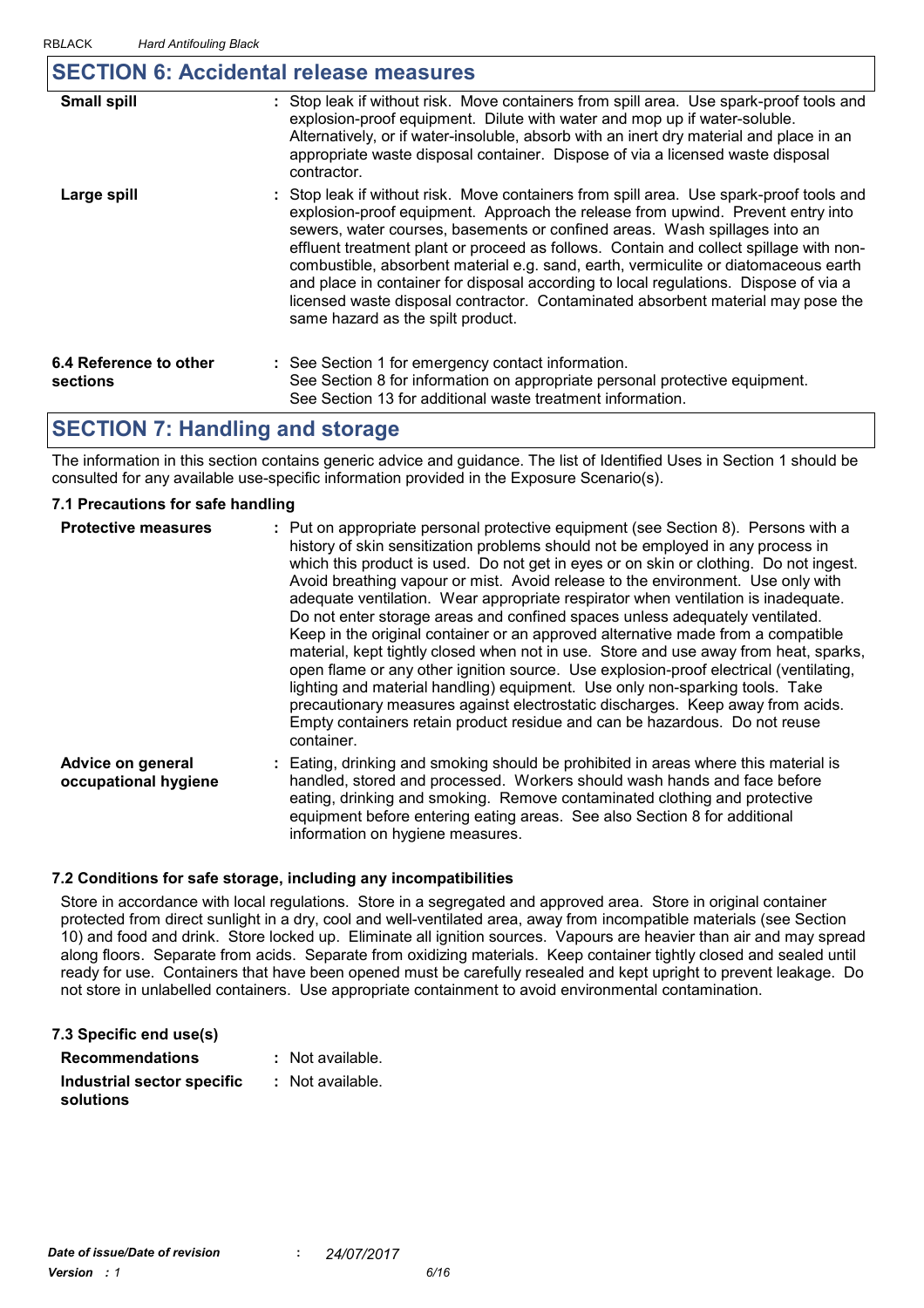# **SECTION 8: Exposure controls/personal protection**

The information in this section contains generic advice and guidance. Information is provided based on typical anticipated uses of the product. Additional measures might be required for bulk handling or other uses that could significantly increase worker exposure or environmental releases.

#### **8.1 Control parameters**

#### **Occupational exposure limits**

| Product/ingredient name                         |           | <b>Exposure limit values</b>                                                                                                                                                                                                                                                                                                                                                                                                                                                                                                                                                                                                                                                                                                                                                                                                                                                                                                                                                                                          |
|-------------------------------------------------|-----------|-----------------------------------------------------------------------------------------------------------------------------------------------------------------------------------------------------------------------------------------------------------------------------------------------------------------------------------------------------------------------------------------------------------------------------------------------------------------------------------------------------------------------------------------------------------------------------------------------------------------------------------------------------------------------------------------------------------------------------------------------------------------------------------------------------------------------------------------------------------------------------------------------------------------------------------------------------------------------------------------------------------------------|
| Solvent naphtha (petroleum), light arom.        |           | European Hydrocarbon Solvent Suppliers (CEFIC-HSPA)<br>methodology (Europe).<br>TWA: 100 mg/m <sup>3</sup> 8 hours.                                                                                                                                                                                                                                                                                                                                                                                                                                                                                                                                                                                                                                                                                                                                                                                                                                                                                                   |
| rosin                                           |           | EH40/2005 WELs (United Kingdom (UK), 12/2011). Inhalation<br>sensitiser.<br>STEL: 0.15 mg/m <sup>3</sup> 15 minutes. Form: Fume<br>TWA: 0.05 mg/m <sup>3</sup> 8 hours. Form: Fume                                                                                                                                                                                                                                                                                                                                                                                                                                                                                                                                                                                                                                                                                                                                                                                                                                    |
| xylene                                          |           | EH40/2005 WELs (United Kingdom (UK), 12/2011). Absorbed<br>through skin.<br>STEL: 441 mg/m <sup>3</sup> 15 minutes.<br>STEL: 100 ppm 15 minutes.<br>TWA: 220 mg/m <sup>3</sup> 8 hours.<br>TWA: 50 ppm 8 hours.                                                                                                                                                                                                                                                                                                                                                                                                                                                                                                                                                                                                                                                                                                                                                                                                       |
| ethylbenzene                                    |           | EH40/2005 WELs (United Kingdom (UK), 12/2011). Absorbed<br>through skin.<br>STEL: 552 mg/m <sup>3</sup> 15 minutes.<br>STEL: 125 ppm 15 minutes.<br>TWA: 441 mg/m <sup>3</sup> 8 hours.<br>TWA: 100 ppm 8 hours.                                                                                                                                                                                                                                                                                                                                                                                                                                                                                                                                                                                                                                                                                                                                                                                                      |
| <b>Recommended monitoring</b><br>procedures     | required. | : If this product contains ingredients with exposure limits, personal, workplace<br>atmosphere or biological monitoring may be required to determine the effectiveness<br>of the ventilation or other control measures and/or the necessity to use respiratory<br>protective equipment. Reference should be made to monitoring standards, such as<br>the following: European Standard EN 689 (Workplace atmospheres - Guidance for<br>the assessment of exposure by inhalation to chemical agents for comparison with<br>limit values and measurement strategy) European Standard EN 14042 (Workplace<br>atmospheres - Guide for the application and use of procedures for the assessment<br>of exposure to chemical and biological agents) European Standard EN 482<br>(Workplace atmospheres - General requirements for the performance of procedures<br>for the measurement of chemical agents) Reference to national guidance<br>documents for methods for the determination of hazardous substances will also be |
| <b>DNELs/DMELs</b><br>No DNELs/DMELs available. |           |                                                                                                                                                                                                                                                                                                                                                                                                                                                                                                                                                                                                                                                                                                                                                                                                                                                                                                                                                                                                                       |
| <b>PNECs</b><br>No PNECs available              |           |                                                                                                                                                                                                                                                                                                                                                                                                                                                                                                                                                                                                                                                                                                                                                                                                                                                                                                                                                                                                                       |
| <b>8.2 Exposure controls</b>                    |           |                                                                                                                                                                                                                                                                                                                                                                                                                                                                                                                                                                                                                                                                                                                                                                                                                                                                                                                                                                                                                       |
| Appropriate engineering<br>controls             |           | : Use only with adequate ventilation. Engineering controls may be required to control<br>the primary or secondary risks associated with this product. Use process<br>enclosures, local exhaust ventilation or other engineering controls to keep worker<br>exposure to airborne contaminants below any recommended or statutory limits.<br>The engineering controls also need to keep gas, vapour or dust concentrations<br>below any lower explosive limits. Use explosion-proof ventilation equipment.                                                                                                                                                                                                                                                                                                                                                                                                                                                                                                              |
| <b>Individual protection measures</b>           |           |                                                                                                                                                                                                                                                                                                                                                                                                                                                                                                                                                                                                                                                                                                                                                                                                                                                                                                                                                                                                                       |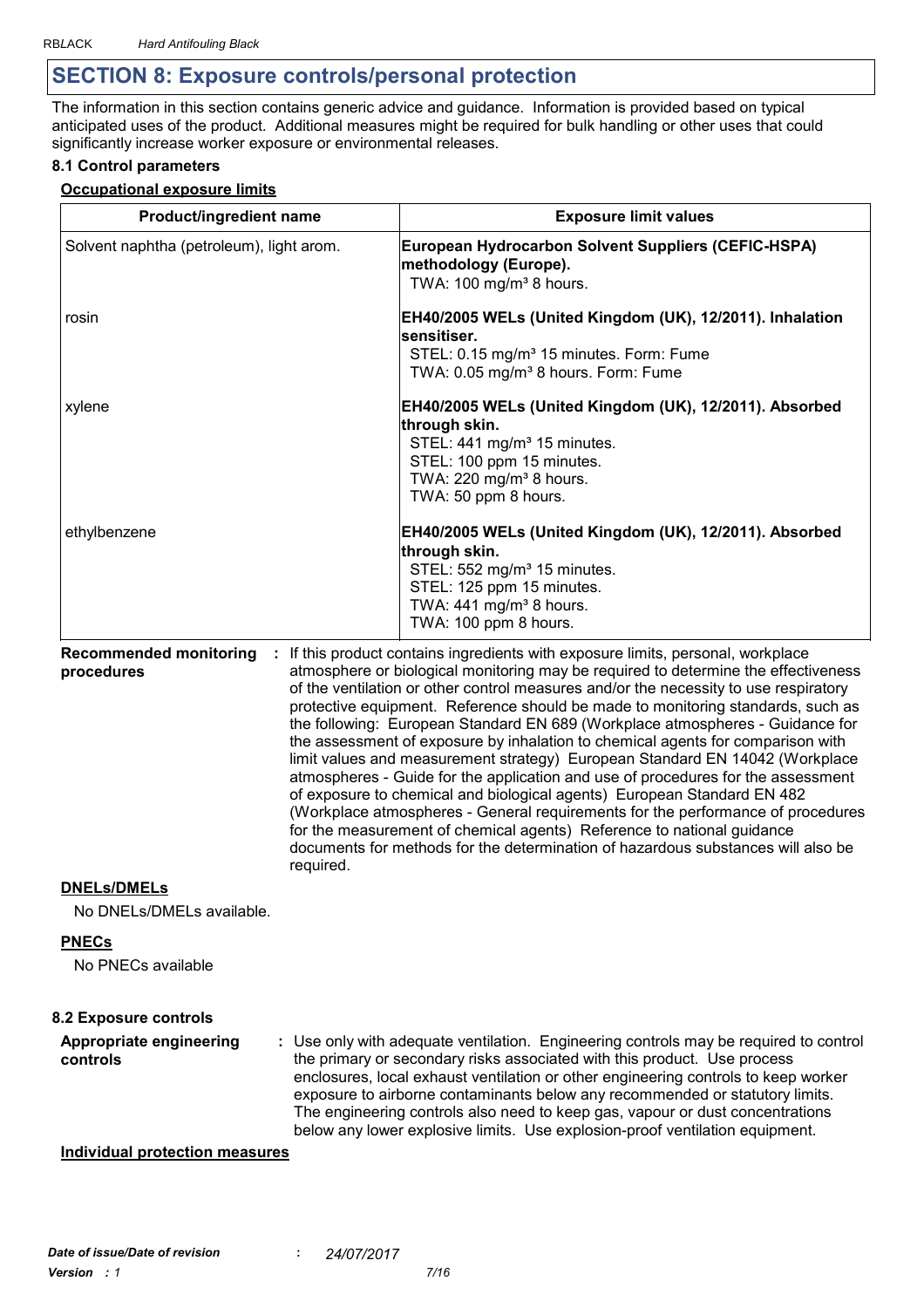| <b>Hygiene measures</b>                   | : Wash hands, forearms and face thoroughly after handling chemical products,                                                                                                                                                                                                                                                                                                                                                                                                                                                                                                                                                                                                                                                                                                                                                                                                                                                                                                                                                                                                                                                                                                                                                                                                                                                                                             |
|-------------------------------------------|--------------------------------------------------------------------------------------------------------------------------------------------------------------------------------------------------------------------------------------------------------------------------------------------------------------------------------------------------------------------------------------------------------------------------------------------------------------------------------------------------------------------------------------------------------------------------------------------------------------------------------------------------------------------------------------------------------------------------------------------------------------------------------------------------------------------------------------------------------------------------------------------------------------------------------------------------------------------------------------------------------------------------------------------------------------------------------------------------------------------------------------------------------------------------------------------------------------------------------------------------------------------------------------------------------------------------------------------------------------------------|
|                                           | before eating, smoking and using the lavatory and at the end of the working period.<br>Appropriate techniques should be used to remove potentially contaminated clothing.<br>Contaminated work clothing should not be allowed out of the workplace. Wash<br>contaminated clothing before reusing. Ensure that eyewash stations and safety<br>showers are close to the workstation location.                                                                                                                                                                                                                                                                                                                                                                                                                                                                                                                                                                                                                                                                                                                                                                                                                                                                                                                                                                              |
| <b>Eye/face protection</b>                | : Safety eyewear complying with an approved standard should be used when a risk<br>assessment indicates this is necessary to avoid exposure to liquid splashes, mists,<br>gases or dusts. If contact is possible, the following protection should be worn,<br>unless the assessment indicates a higher degree of protection: safety glasses with<br>side-shields.                                                                                                                                                                                                                                                                                                                                                                                                                                                                                                                                                                                                                                                                                                                                                                                                                                                                                                                                                                                                        |
| <b>Skin protection</b>                    |                                                                                                                                                                                                                                                                                                                                                                                                                                                                                                                                                                                                                                                                                                                                                                                                                                                                                                                                                                                                                                                                                                                                                                                                                                                                                                                                                                          |
| <b>Hand protection</b>                    | : Use chemical resistant gloves classified under Standard EN 374: Protective gloves<br>against chemicals and micro-organisms. Recommended: Viton® or Nitrile<br>gloves. When prolonged or frequently repeated contact may occur, a glove with a<br>protection class of 6 (breakthrough time greater than 480 minutes according to EN<br>374) is recommended. When only brief contact is expected, a glove with a<br>protection class of 2 or higher (breakthrough time greater than 30 minutes<br>according to EN 374) is recommended. The user must check that the final choice<br>of type of glove selected for handling this product is the most appropriate and takes<br>into account the particular conditions of use, as included in the user's risk<br>assessment. NOTICE: The selection of a specific glove for a particular application<br>and duration of use in a workplace should also take into account all relevant<br>workplace factors such as, but not limited to: Other chemicals which may be<br>handled, physical requirements (cut/puncture protection, dexterity, thermal<br>protection), potential body reactions to glove materials, as well as the instructions/<br>specifications provided by the glove supplier. Barrier creams may help to protect<br>the exposed areas of the skin but should not be applied once exposure has<br>occurred. |
| <b>Body protection</b>                    | : Personal protective equipment for the body should be selected based on the task<br>being performed and the risks involved and should be approved by a specialist<br>before handling this product. When there is a risk of ignition from static electricity,<br>wear anti-static protective clothing. For the greatest protection from static<br>discharges, clothing should include anti-static overalls, boots and gloves. Refer to<br>European Standard EN 1149 for further information on material and design<br>requirements and test methods.                                                                                                                                                                                                                                                                                                                                                                                                                                                                                                                                                                                                                                                                                                                                                                                                                     |
| Other skin protection                     | : Appropriate footwear and any additional skin protection measures should be<br>selected based on the task being performed and the risks involved and should be<br>approved by a specialist before handling this product.                                                                                                                                                                                                                                                                                                                                                                                                                                                                                                                                                                                                                                                                                                                                                                                                                                                                                                                                                                                                                                                                                                                                                |
| <b>Respiratory protection</b>             | : Use a properly fitted, air-purifying or air-fed respirator complying with an approved<br>standard if a risk assessment indicates this is necessary. Respirator selection<br>must be based on known or anticipated exposure levels, the hazards of the product<br>and the safe working limits of the selected respirator.                                                                                                                                                                                                                                                                                                                                                                                                                                                                                                                                                                                                                                                                                                                                                                                                                                                                                                                                                                                                                                               |
| <b>Environmental exposure</b><br>controls | Emissions from ventilation or work process equipment should be checked to<br>ensure they comply with the requirements of environmental protection legislation.<br>In some cases, fume scrubbers, filters or engineering modifications to the process<br>equipment will be necessary to reduce emissions to acceptable levels.                                                                                                                                                                                                                                                                                                                                                                                                                                                                                                                                                                                                                                                                                                                                                                                                                                                                                                                                                                                                                                            |

# **SECTION 9: Physical and chemical properties**

## **9.1 Information on basic physical and chemical properties**

| <b>Appearance</b>                          |                                                                                                                     |
|--------------------------------------------|---------------------------------------------------------------------------------------------------------------------|
| <b>Physical state</b>                      | : Liquid.                                                                                                           |
| Colour                                     | $:$ Black.                                                                                                          |
| Odour                                      | : Solvent.                                                                                                          |
| <b>Odour threshold</b>                     | : Not available.                                                                                                    |
| рH                                         | : Not applicable.                                                                                                   |
| <b>Melting point/freezing point</b>        | : Not available.                                                                                                    |
| Initial boiling point and<br>boiling range | : Lowest known value: 140 to 200 $\degree$ C (284 to 392 $\degree$ F)(Solvent naphtha (petroleum),<br>light arom.). |
| Date of issue/Date of revision             | 24/07/2017<br>÷                                                                                                     |
| <b>Version</b> : 1                         | 8/16                                                                                                                |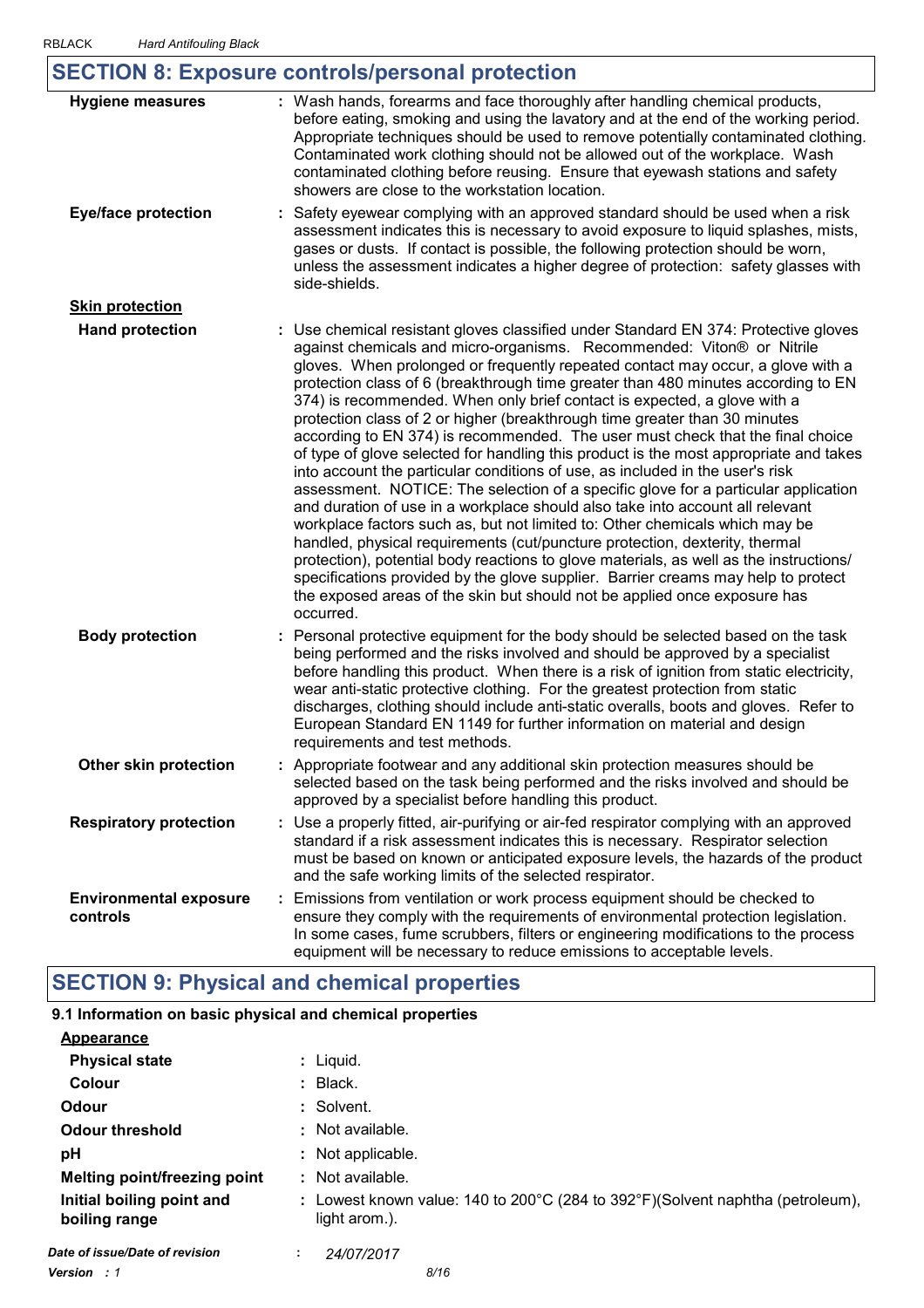| whom<br><i>Hard Americaning Diack</i>                              |                                                                                             |
|--------------------------------------------------------------------|---------------------------------------------------------------------------------------------|
| <b>SECTION 9: Physical and chemical properties</b>                 |                                                                                             |
| <b>Flash point</b>                                                 | : Closed cup: $45^{\circ}$ C                                                                |
| <b>Evaporation rate</b>                                            | $:$ Not available.                                                                          |
| <b>Flammability (solid, gas)</b>                                   | : Not available.                                                                            |
| Upper/lower flammability or<br>explosive limits                    | Greatest known range: Lower: 1.4% Upper: 7.6% (Solvent naphtha (petroleum),<br>light arom.) |
| Vapour pressure                                                    | : Not available.                                                                            |
| Vapour density                                                     | $:$ Not available.                                                                          |
| <b>Relative density</b>                                            | : 1.4                                                                                       |
| Solubility(ies)                                                    | : Insoluble in the following materials: cold water.                                         |
| <b>Partition coefficient: n-octanol/ : Not available.</b><br>water |                                                                                             |
| <b>Auto-ignition temperature</b>                                   | $:$ Not available.                                                                          |
| <b>Decomposition temperature</b>                                   | : Not available.                                                                            |
| <b>Viscosity</b>                                                   | : Kinematic (room temperature): $177 \text{ mm}^2/\text{s}$                                 |
| <b>Explosive properties</b>                                        | : Not available.                                                                            |

### **9.2 Other information**

No additional information.

# **SECTION 10: Stability and reactivity**

**Oxidising properties :** Not available.

| 10.1 Reactivity                            | : No specific test data related to reactivity available for this product or its ingredients.                                                                                                                                    |
|--------------------------------------------|---------------------------------------------------------------------------------------------------------------------------------------------------------------------------------------------------------------------------------|
| <b>10.2 Chemical stability</b>             | : The product is stable.                                                                                                                                                                                                        |
| 10.3 Possibility of<br>hazardous reactions | : Hazardous reactions or instability may occur under certain conditions of storage or<br>use.<br>Conditions may include the following:<br>contact with acids<br>Reactions may include the following:<br>liberation of toxic gas |
| 10.4 Conditions to avoid                   | : Avoid all possible sources of ignition (spark or flame). Do not pressurise, cut, weld,<br>braze, solder, drill, grind or expose containers to heat or sources of ignition.                                                    |
| 10.5 Incompatible materials                | : Reactive or incompatible with the following materials:<br>acids<br>oxidizing materials                                                                                                                                        |
| <b>10.6 Hazardous</b>                      | : Contact with acids liberates very toxic gas.                                                                                                                                                                                  |

**decomposition products**

# **SECTION 11: Toxicological information**

#### **11.1 Information on toxicological effects**

#### **Acute toxicity**

| Product/ingredient name                     | <b>Result</b>        | <b>Species</b> | <b>Dose</b> | <b>Exposure</b> |
|---------------------------------------------|----------------------|----------------|-------------|-----------------|
| Solvent naphtha<br>(petroleum), light arom. | ILD50 Oral           | Rat            | 8400 mg/kg  |                 |
| rosin                                       | LD50 Oral            | Rat            | 7600 mg/kg  |                 |
| xylene                                      | LD50 Oral            | Rat            | 4300 mg/kg  |                 |
| ethylbenzene                                | LC50 Inhalation Gas. | Rabbit         | 4000 ppm    | 4 hours         |
|                                             | ILD50 Dermal         | Rabbit         | 17800 mg/kg | -               |
|                                             | ILD50 Oral           | Rat            | 3500 mg/kg  |                 |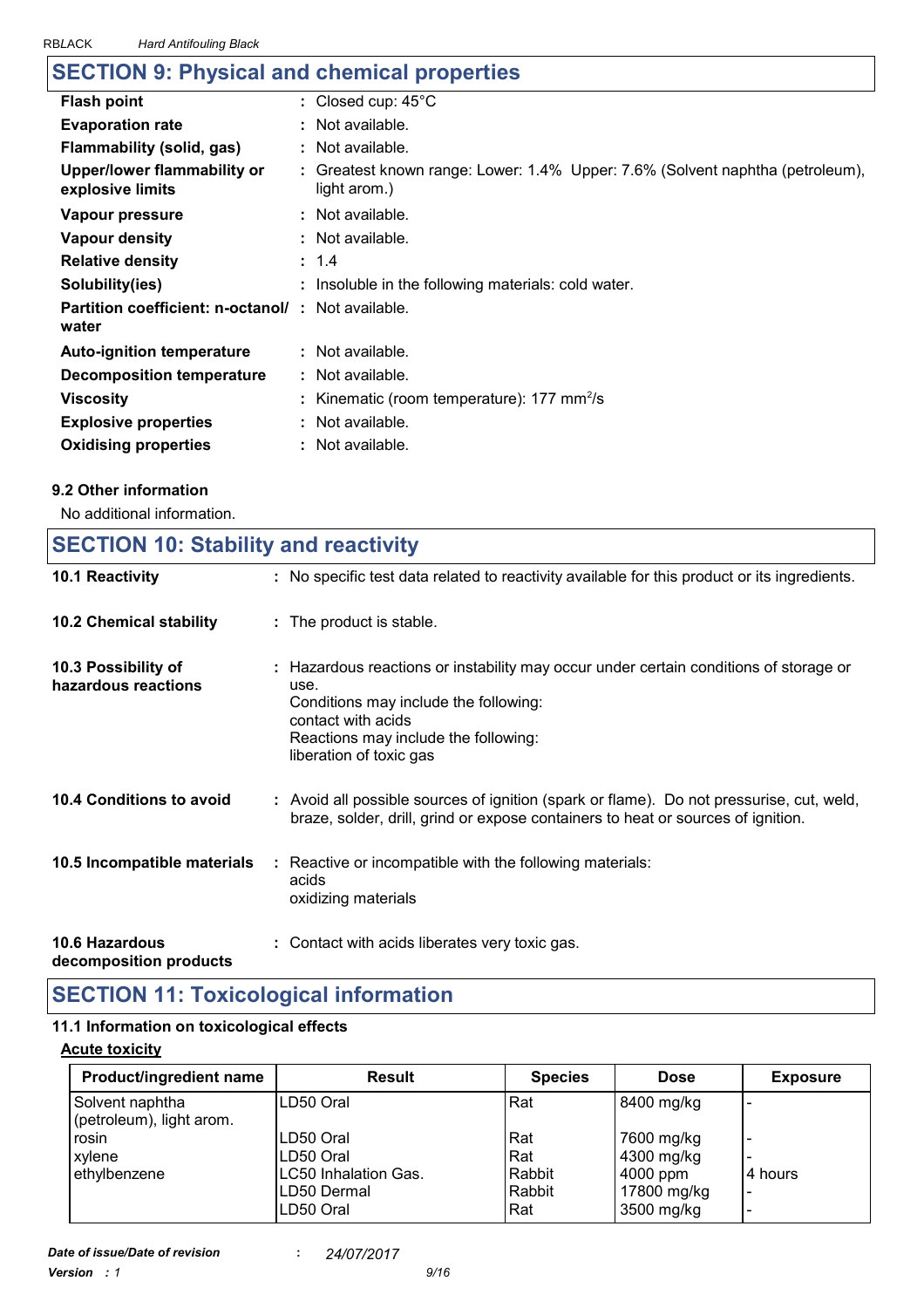# **SECTION 11: Toxicological information**

### **Conclusion/Summary :** Not available.

#### **Acute toxicity estimates**

| Route                        | <b>ATE value</b>      |
|------------------------------|-----------------------|
| Oral                         | 4032.3 mg/kg          |
| Dermal                       | 6543.2 mg/kg          |
| Inhalation (vapours)         | 199.5 mg/l            |
| Inhalation (dusts and mists) | $ 12.1 \text{ mg}/I $ |

#### **Irritation/Corrosion**

| <b>Product/ingredient name</b>                                   | <b>Result</b>          | <b>Species</b> | <b>Score</b>             | <b>Exposure</b>                  | <b>Observation</b> |
|------------------------------------------------------------------|------------------------|----------------|--------------------------|----------------------------------|--------------------|
| Solvent naphtha (petroleum), Eyes - Mild irritant<br>light arom. |                        | Rabbit         |                          | 24 hours 100   -<br>Imicroliters |                    |
| zinc oxide                                                       | Eyes - Mild irritant   | Rabbit         |                          | I24 hours 500 I -<br>milligrams  |                    |
|                                                                  | Skin - Mild irritant   | Rabbit         | $\qquad \qquad$          | 24 hours 500   -<br>milligrams   |                    |
| ethylbenzene                                                     | Eyes - Severe irritant | Rabbit         | $\overline{\phantom{0}}$ | 500<br>milligrams                |                    |
|                                                                  | Skin - Mild irritant   | Rabbit         | $\overline{\phantom{0}}$ | 24 hours 15<br>milligrams        |                    |

| <b>Conclusion/Summary</b>    | : Not available. |
|------------------------------|------------------|
| Sensitisation                |                  |
| <b>Conclusion/Summary</b>    | Not available.   |
| <u>Mutagenicity</u>          |                  |
| <b>Conclusion/Summary</b>    | : Not available. |
| <b>Carcinogenicity</b>       |                  |
| <b>Conclusion/Summary</b>    | : Not available. |
| <b>Reproductive toxicity</b> |                  |
| <b>Conclusion/Summary</b>    | : Not available. |
| <b>Teratogenicity</b>        |                  |
| <b>Conclusion/Summary</b>    | : Not available. |

#### **Specific target organ toxicity (single exposure)**

| Product/ingredient name                  | Category   | <b>Route of</b><br>exposure | <b>Target organs</b>                                               |
|------------------------------------------|------------|-----------------------------|--------------------------------------------------------------------|
| Solvent naphtha (petroleum), light arom. | Category 3 | Not applicable.             | <b>Respiratory tract</b><br>l irritation and<br>l Narcotic effects |
| xylene                                   | Category 3 | Not applicable.             | <b>Respiratory tract</b><br>irritation                             |
| ethylbenzene                             | Category 3 | Not applicable.             | Respiratory tract<br>irritation                                    |

#### **Specific target organ toxicity (repeated exposure)**

| <b>Product/ingredient name</b> | Category   | Route of<br>exposure | <b>Target organs</b> |
|--------------------------------|------------|----------------------|----------------------|
| ethylbenzene                   | Category 2 | Not determined       | hearing organs       |

**Aspiration hazard**

| <b>Product/ingredient name</b>           | Result                                |
|------------------------------------------|---------------------------------------|
| Solvent naphtha (petroleum), light arom. | <b>ASPIRATION HAZARD - Category 1</b> |
| xylene                                   | <b>ASPIRATION HAZARD - Category 1</b> |
| ethylbenzene                             | <b>ASPIRATION HAZARD - Category 1</b> |

#### **Information on likely routes : Not available. of exposure**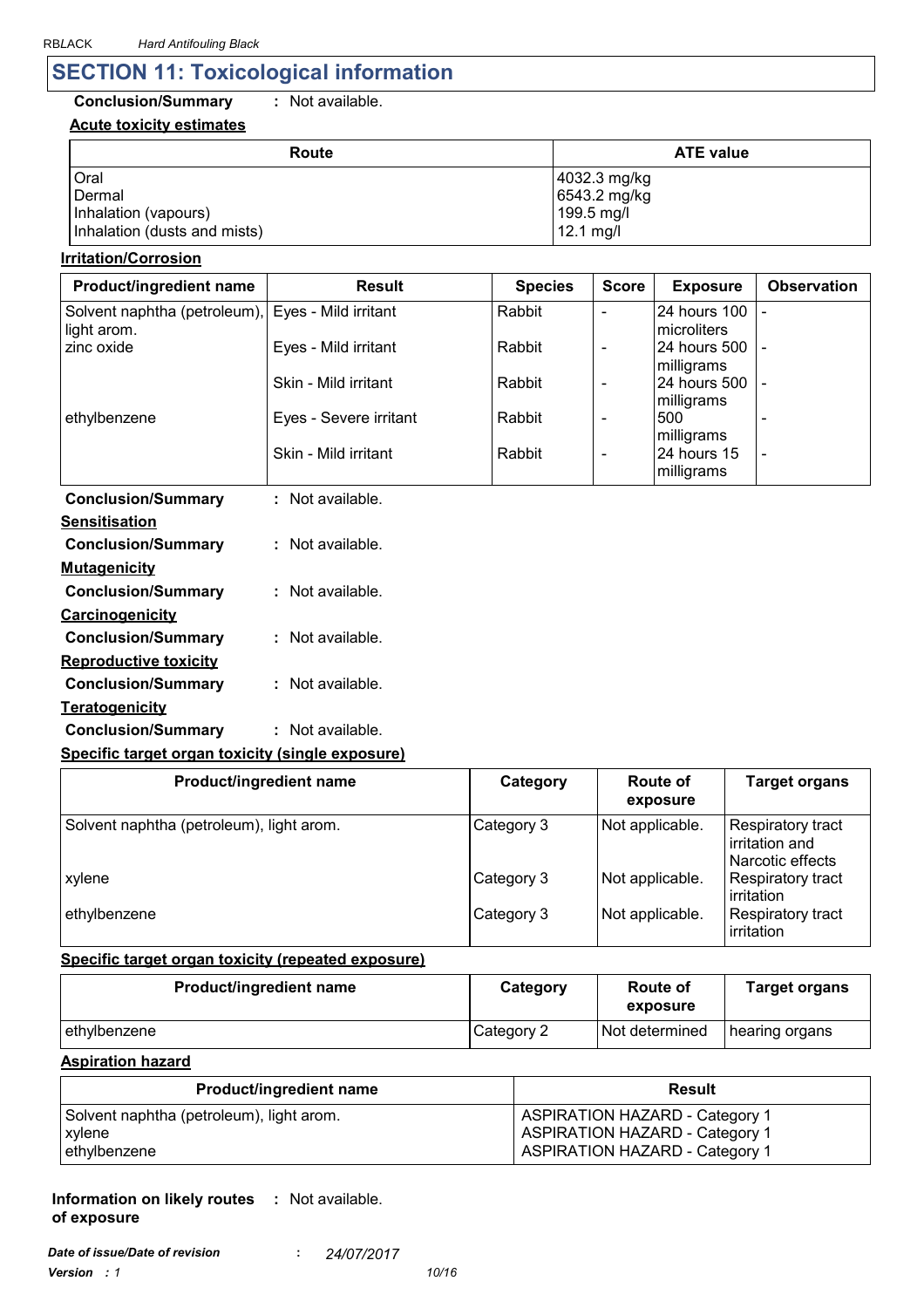# **SECTION 11: Toxicological information**

| <b>Potential acute health effects</b> |                                                                                                                                                                                                                                                  |
|---------------------------------------|--------------------------------------------------------------------------------------------------------------------------------------------------------------------------------------------------------------------------------------------------|
| Eye contact                           | : No known significant effects or critical hazards.                                                                                                                                                                                              |
| <b>Inhalation</b>                     | : Can cause central nervous system (CNS) depression. May cause drowsiness or<br>dizziness. May cause respiratory irritation. Exposure to decomposition products<br>may cause a health hazard. Serious effects may be delayed following exposure. |
| <b>Skin contact</b>                   | : Defatting to the skin. May cause skin dryness and irritation. May cause an allergic<br>skin reaction.                                                                                                                                          |
| Ingestion                             | : Can cause central nervous system (CNS) depression.                                                                                                                                                                                             |

#### **Symptoms related to the physical, chemical and toxicological characteristics**

| Eye contact         | : No specific data.                                                                                                                                                                                          |
|---------------------|--------------------------------------------------------------------------------------------------------------------------------------------------------------------------------------------------------------|
| <b>Inhalation</b>   | : Adverse symptoms may include the following:<br>respiratory tract irritation<br>coughing<br>nausea or vomiting<br>headache<br>drowsiness/fatigue<br>dizziness/vertigo<br>muscle weakness<br>unconsciousness |
| <b>Skin contact</b> | : Adverse symptoms may include the following:<br>irritation<br>redness<br>dryness<br>cracking                                                                                                                |
| Ingestion           | : No specific data.                                                                                                                                                                                          |

#### **Delayed and immediate effects as well as chronic effects from short and long-term exposure**

| <b>Short term exposure</b>                        |                                                                                                                                                                                                                   |
|---------------------------------------------------|-------------------------------------------------------------------------------------------------------------------------------------------------------------------------------------------------------------------|
| <b>Potential immediate</b><br>effects             | $:$ Not available.                                                                                                                                                                                                |
| <b>Potential delayed effects</b>                  | $:$ Not available.                                                                                                                                                                                                |
| Long term exposure                                |                                                                                                                                                                                                                   |
| <b>Potential immediate</b><br>effects             | : Not available.                                                                                                                                                                                                  |
| <b>Potential delayed effects : Not available.</b> |                                                                                                                                                                                                                   |
| <b>Potential chronic health effects</b>           |                                                                                                                                                                                                                   |
| Not available.                                    |                                                                                                                                                                                                                   |
| <b>Conclusion/Summary</b>                         | : Not available.                                                                                                                                                                                                  |
| General                                           | : Prolonged or repeated contact can defat the skin and lead to irritation, cracking and/<br>or dermatitis. Once sensitized, a severe allergic reaction may occur when<br>subsequently exposed to very low levels. |
| Carcinogenicity                                   | : No known significant effects or critical hazards.                                                                                                                                                               |
| <b>Mutagenicity</b>                               | : No known significant effects or critical hazards.                                                                                                                                                               |
| <b>Teratogenicity</b>                             | : No known significant effects or critical hazards.                                                                                                                                                               |
| Developmental effects                             | : No known significant effects or critical hazards.                                                                                                                                                               |
| <b>Fertility effects</b>                          | : No known significant effects or critical hazards.                                                                                                                                                               |
| <b>Other information</b>                          | : Not available.                                                                                                                                                                                                  |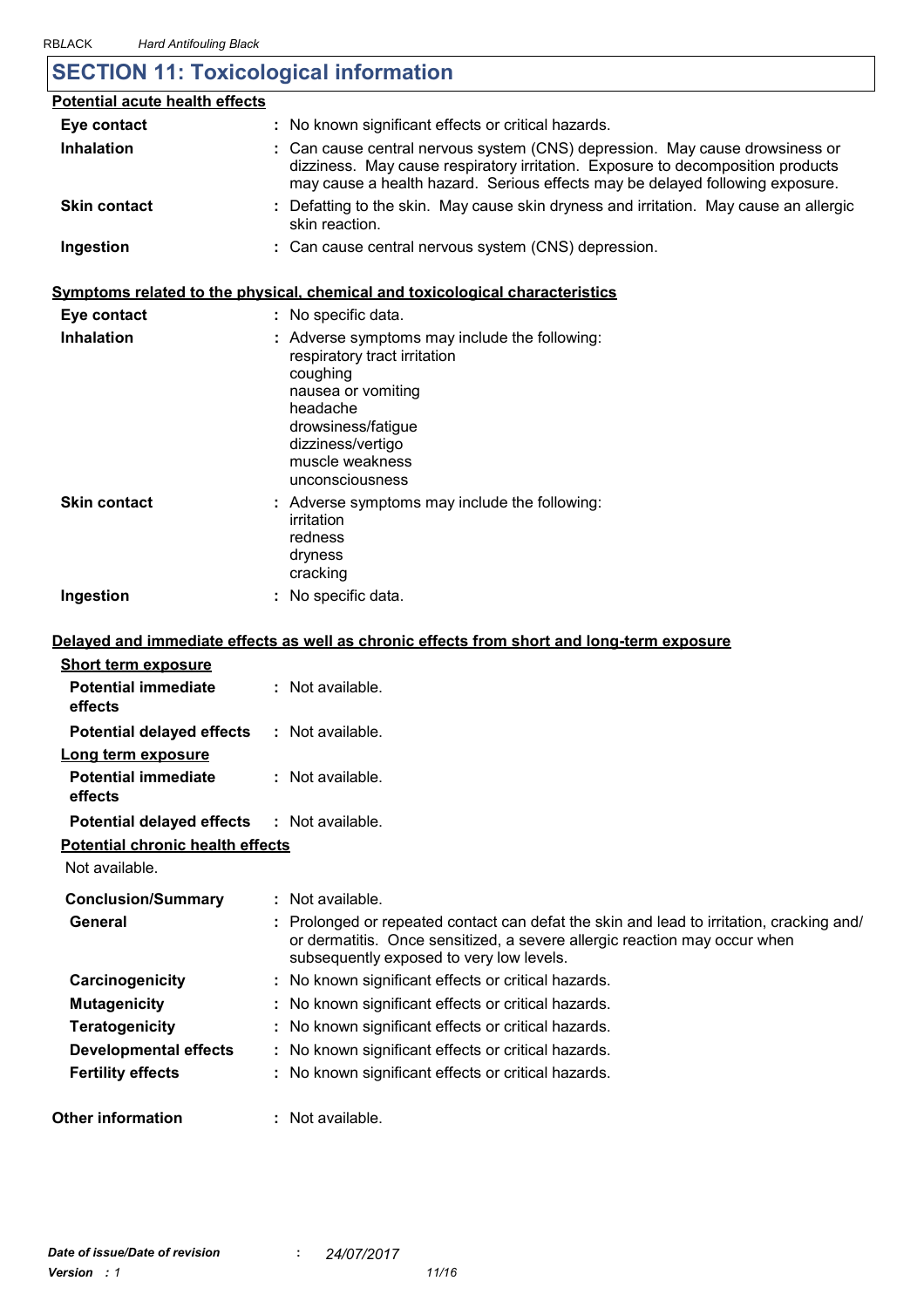# **SECTION 12: Ecological information**

#### **12.1 Toxicity**

| Product/ingredient name                     | <b>Result</b>                               | <b>Species</b>                                                           | <b>Exposure</b> |
|---------------------------------------------|---------------------------------------------|--------------------------------------------------------------------------|-----------------|
| Solvent naphtha (petroleum),<br>light arom. | Acute EC50 6.14 mg/m <sup>3</sup>           | Daphnia                                                                  | 48 hours        |
|                                             | Acute LC50 9.22 mg/m <sup>3</sup>           | Fish - Mykiss                                                            | 96 hours        |
| metal salts of thiocyanic acid              | Acute EC50 20 ppb Fresh water               | Daphnia - Daphnia magna                                                  | 48 hours        |
|                                             | Acute LC50 31 ppb Fresh water               | Fish - Oncorhynchus mykiss                                               | 96 hours        |
| zinc oxide                                  | Acute EC50 0.042 mg/l Fresh water           | Algae - Pseudokirchneriella<br>subcapitata - Exponential<br>growth phase | 72 hours        |
|                                             | Acute EC50 1 mg/l Fresh water               | Daphnia - Daphnia magna -<br>Neonate                                     | 48 hours        |
|                                             | Acute IC50 0.17 mg/l                        | Algae - Selenastrum<br>capricornutum                                     | 72 hours        |
|                                             | Acute LC50 1.1 mg/l                         | Fish - Oncorhynchus Mykiss                                               | 96 hours        |
|                                             | Chronic NOEC 0.017 mg/l Fresh water         | Algae - Pseudokirchneriella<br>subcapitata - Exponential<br>growth phase | 72 hours        |
| xylene                                      | Acute LC50 8500 µg/l Marine water           | Crustaceans - Palaemonetes<br>pugio                                      | 48 hours        |
|                                             | Acute LC50 13400 µg/l Fresh water           | Fish - Pimephales promelas                                               | 96 hours        |
| ethylbenzene                                | Acute EC50 3.6 mg/l Fresh water             | Algae - Pseudokirchneriella<br>subcapitata                               | 96 hours        |
|                                             | Acute LC50 18.4 to 25.4 mg/l Fresh<br>water | Daphnia - Daphnia magna -<br>Neonate                                     | 48 hours        |
|                                             | Acute LC50 5.1 to 5.7 mg/l Marine<br>water  | Fish - Menidia menidia                                                   | 96 hours        |

**Conclusion/Summary :** Not available.

#### **12.2 Persistence and degradability**

#### **Conclusion/Summary :** Not available.

| Product/ingredient name | <b>Aquatic half-life</b> | <b>Photolysis</b> | Biodegradability |
|-------------------------|--------------------------|-------------------|------------------|
| zinc oxide              |                          |                   | l Not readily    |
| l ethvlbenzene          |                          |                   | Readily          |

#### **12.3 Bioaccumulative potential**

| <b>Product/ingredient name</b> | $\mathsf{LogP}_\mathsf{ow}$ | <b>BCF</b>  | l Potential |
|--------------------------------|-----------------------------|-------------|-------------|
| rosin                          | 1.9 to 7.7                  |             | high        |
| zinc oxide                     |                             | 60960       | high        |
| xylene                         | 3.12                        | 8.1 to 25.9 | low         |
| ethylbenzene                   | 3.6                         | 15          | low         |

# **12.4 Mobility in soil**

| Soil/water partition   | : Not available. |
|------------------------|------------------|
| coefficient $(K_{oc})$ |                  |
| <b>Mobility</b>        | : Not available. |

#### **12.5 Results of PBT and vPvB assessment**

| <b>PBT</b>  | : Not applicable. |
|-------------|-------------------|
| <b>vPvB</b> | : Not applicable. |

**12.6 Other adverse effects** : No known significant effects or critical hazards.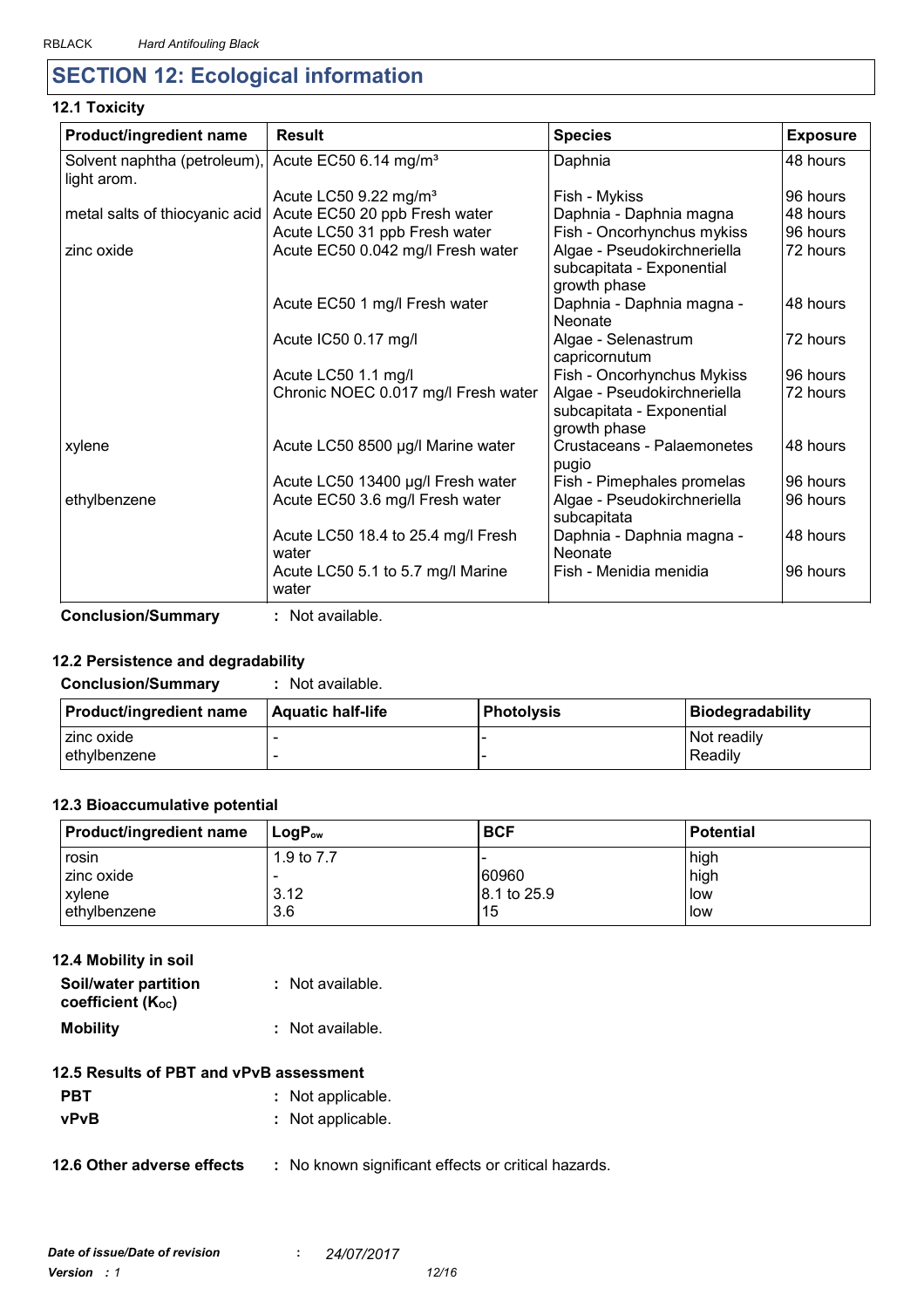# **SECTION 13: Disposal considerations**

The information in this section contains generic advice and guidance. The list of Identified Uses in Section 1 should be consulted for any available use-specific information provided in the Exposure Scenario(s).

#### **13.1 Waste treatment methods**

| <b>Product</b>             |                                                                                                                                                                                                                                                                                                                                                                                                                                                                                                                                                     |
|----------------------------|-----------------------------------------------------------------------------------------------------------------------------------------------------------------------------------------------------------------------------------------------------------------------------------------------------------------------------------------------------------------------------------------------------------------------------------------------------------------------------------------------------------------------------------------------------|
| <b>Methods of disposal</b> | : The generation of waste should be avoided or minimised wherever possible.<br>Disposal of this product, solutions and any by-products should at all times comply<br>with the requirements of environmental protection and waste disposal legislation<br>and any regional local authority requirements.<br>Dispose of surplus and non-recyclable products via a licensed waste disposal<br>contractor. Waste should not be disposed of untreated to the sewer unless fully<br>compliant with the requirements of all authorities with jurisdiction. |
| <b>Hazardous waste</b>     | : The classification of the product may meet the criteria for a hazardous waste.                                                                                                                                                                                                                                                                                                                                                                                                                                                                    |

#### **European waste catalogue (EWC)**

| Code number                | <b>Waste designation</b>                                                                                                                                                                                                                                                                                                                                                                                                                                                                                                                                      |  |  |
|----------------------------|---------------------------------------------------------------------------------------------------------------------------------------------------------------------------------------------------------------------------------------------------------------------------------------------------------------------------------------------------------------------------------------------------------------------------------------------------------------------------------------------------------------------------------------------------------------|--|--|
| EWC 08 01 11*              | waste paint and varnish containing organic solvents or other hazardous substances                                                                                                                                                                                                                                                                                                                                                                                                                                                                             |  |  |
| <u>Packaging</u>           |                                                                                                                                                                                                                                                                                                                                                                                                                                                                                                                                                               |  |  |
| <b>Methods of disposal</b> | : Ensure waste is collected and contained. Store separately. Dispose of containers<br>contaminated by the product in accordance with local or national legal provisions.<br>This material and its container must be disposed of as hazardous waste. Dispose<br>of via a licensed waste disposal contractor.                                                                                                                                                                                                                                                   |  |  |
| <b>Special precautions</b> | : This material and its container must be disposed of in a safe way. Care should be<br>taken when handling emptied containers that have not been cleaned or rinsed out.<br>Empty containers or liners may retain some product residues. Vapour from product<br>residues may create a highly flammable or explosive atmosphere inside the<br>container. Do not cut, weld or grind used containers unless they have been cleaned<br>thoroughly internally. Avoid dispersal of spilt material and runoff and contact with<br>soil, waterways, drains and sewers. |  |  |

# **SECTION 14: Transport information**

|                                           | <b>ADR/RID</b>                                                                                                                                                        | <b>IMDG</b>                                                                                     | <b>IATA</b>                                                                                                          |
|-------------------------------------------|-----------------------------------------------------------------------------------------------------------------------------------------------------------------------|-------------------------------------------------------------------------------------------------|----------------------------------------------------------------------------------------------------------------------|
| 14.1 UN number                            | <b>UN1263</b>                                                                                                                                                         | <b>UN1263</b>                                                                                   | <b>UN1263</b>                                                                                                        |
| 14.2 UN proper<br>shipping name           | <b>PAINT</b>                                                                                                                                                          | PAINT. Marine pollutant<br>(Solvent naphtha (petroleum),<br>light arom., copper<br>thiocyanate) | <b>PAINT</b>                                                                                                         |
| <b>14.3 Transport</b><br>hazard class(es) | $\mathbf{3}$                                                                                                                                                          | 3                                                                                               | 3                                                                                                                    |
| 14.4 Packing<br>group                     | III                                                                                                                                                                   | $\mathbf{III}$                                                                                  | III                                                                                                                  |
| 14.5<br><b>Environmental</b><br>hazards   | Yes.                                                                                                                                                                  | Yes.                                                                                            | No.                                                                                                                  |
| <b>Additional</b><br>information          | The environmentally hazardous<br>substance mark is not required<br>when transported in sizes of $\leq 5$<br>L or $\leq$ 5 kg.<br><b>Special provisions</b><br>640 (E) | The marine pollutant mark is<br>not required when transported<br>in sizes of ≤5 L or ≤5 kg.     | The environmentally<br>hazardous substance mark<br>may appear if required by<br>other transportation<br>regulations. |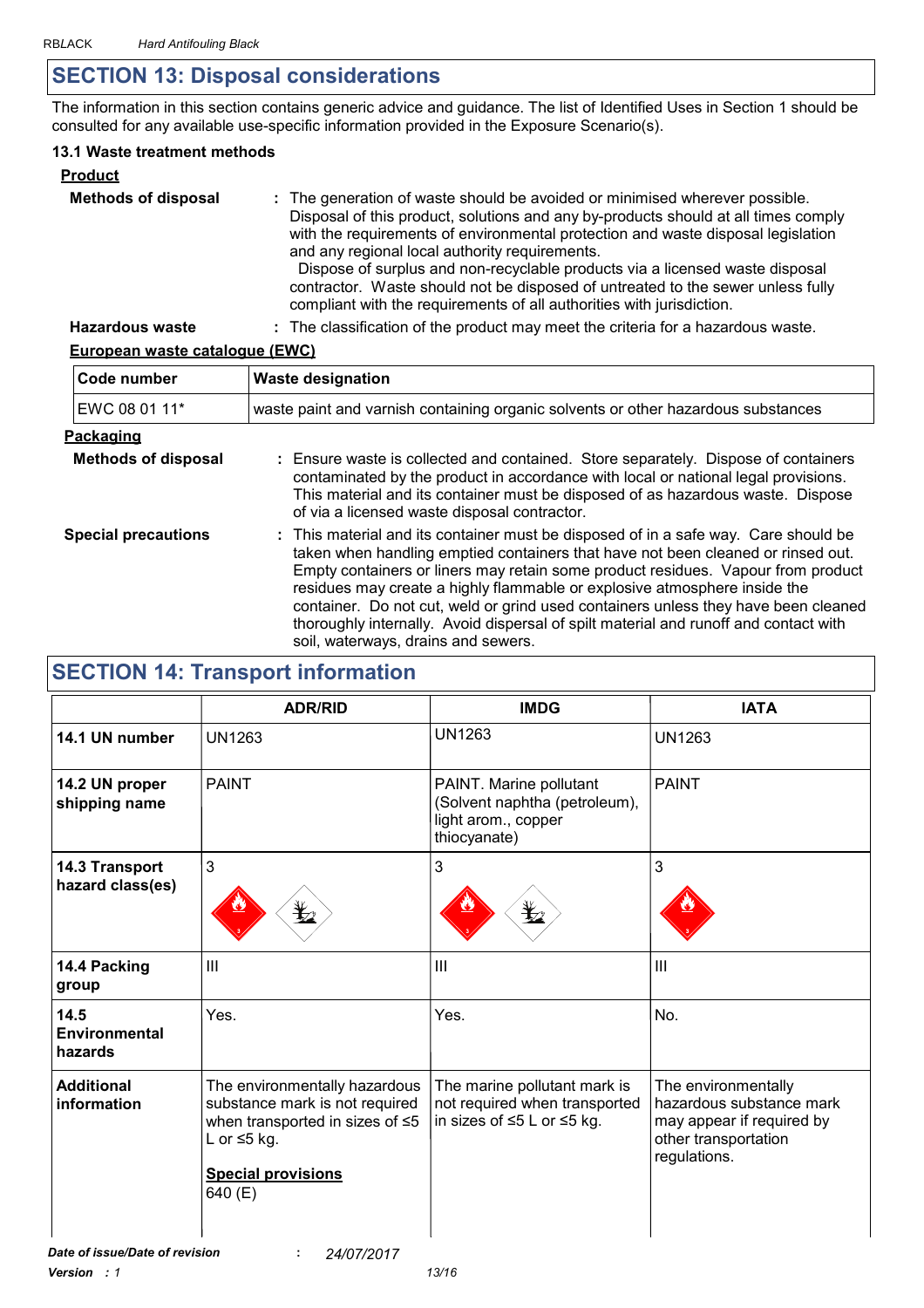| <b>RBLACK</b><br><b>Hard Antifouling Black</b>                                       |                                                                                                     |                                                                                                                                                                                                        |
|--------------------------------------------------------------------------------------|-----------------------------------------------------------------------------------------------------|--------------------------------------------------------------------------------------------------------------------------------------------------------------------------------------------------------|
|                                                                                      | <b>SECTION 14: Transport information</b>                                                            |                                                                                                                                                                                                        |
|                                                                                      | <b>Tunnel code</b><br>(D/E)                                                                         |                                                                                                                                                                                                        |
| <b>IMDG Code Segregation</b><br>group                                                | : Not applicable.                                                                                   |                                                                                                                                                                                                        |
| user                                                                                 | the event of an accident or spillage.                                                               | 14.6 Special precautions for : Transport within user's premises: always transport in closed containers that are<br>upright and secure. Ensure that persons transporting the product know what to do in |
| 14.7 Transport in bulk<br>according to Annex II of<br><b>Marpol and the IBC Code</b> | : Not available.                                                                                    |                                                                                                                                                                                                        |
|                                                                                      | <b>SECTION 15: Regulatory information</b>                                                           |                                                                                                                                                                                                        |
|                                                                                      | 15.1 Safety, health and environmental regulations/legislation specific for the substance or mixture |                                                                                                                                                                                                        |
|                                                                                      | EU Regulation (EC) No. 1907/2006 (REACH)                                                            |                                                                                                                                                                                                        |
|                                                                                      | <b>Annex XIV - List of substances subject to authorisation</b>                                      |                                                                                                                                                                                                        |
| <b>Annex XIV</b>                                                                     |                                                                                                     |                                                                                                                                                                                                        |
| <b>Substances of very high concern</b>                                               |                                                                                                     |                                                                                                                                                                                                        |
| None of the components are listed.                                                   |                                                                                                     |                                                                                                                                                                                                        |
| <b>Annex XVII - Restrictions</b>                                                     | : Not applicable.                                                                                   |                                                                                                                                                                                                        |
| on the manufacture,<br>placing on the market                                         |                                                                                                     |                                                                                                                                                                                                        |

**and use of certain dangerous substances, mixtures and articles**

#### **Other EU regulations**

**Europe inventory :** Not determined.

**Special packaging requirements**

**Containers to be fitted with child-resistant**  Not applicable. **:**

**fastenings**

**Tactile warning of danger : Not applicable.** 

**Ozone depleting substances (1005/2009/EU)**

Not listed.

**Prior Informed Consent (PIC) (649/2012/EU)**

Not listed.

#### **Biocidal products regulation**

| : PT21 Antifouling products Liquid. Paint.<br>Product type |  |
|------------------------------------------------------------|--|
|------------------------------------------------------------|--|

**Type (Antifouling)**

**:** Antifouling Type - Organotin-free conventional

### **Active substances**

**Ingredient name**

metal salts of thiocyanic acid

#### **Directions for use, frequency of application and dose rate**

Theoretical Coverage: Airless Spray 5 m2/l @ 100 micron dft Theoretical Coverage: Brush, Roller 10 m2/l @ 50 micron dft

| <b>Restrictions on use</b>     | : For professional and amateur use.                 |
|--------------------------------|-----------------------------------------------------|
| <b>Application methods:</b>    | : Application Method: Airless Spray, Brush, Roller. |
| Date of issue/Date of revision | 24/07/2017<br>÷.                                    |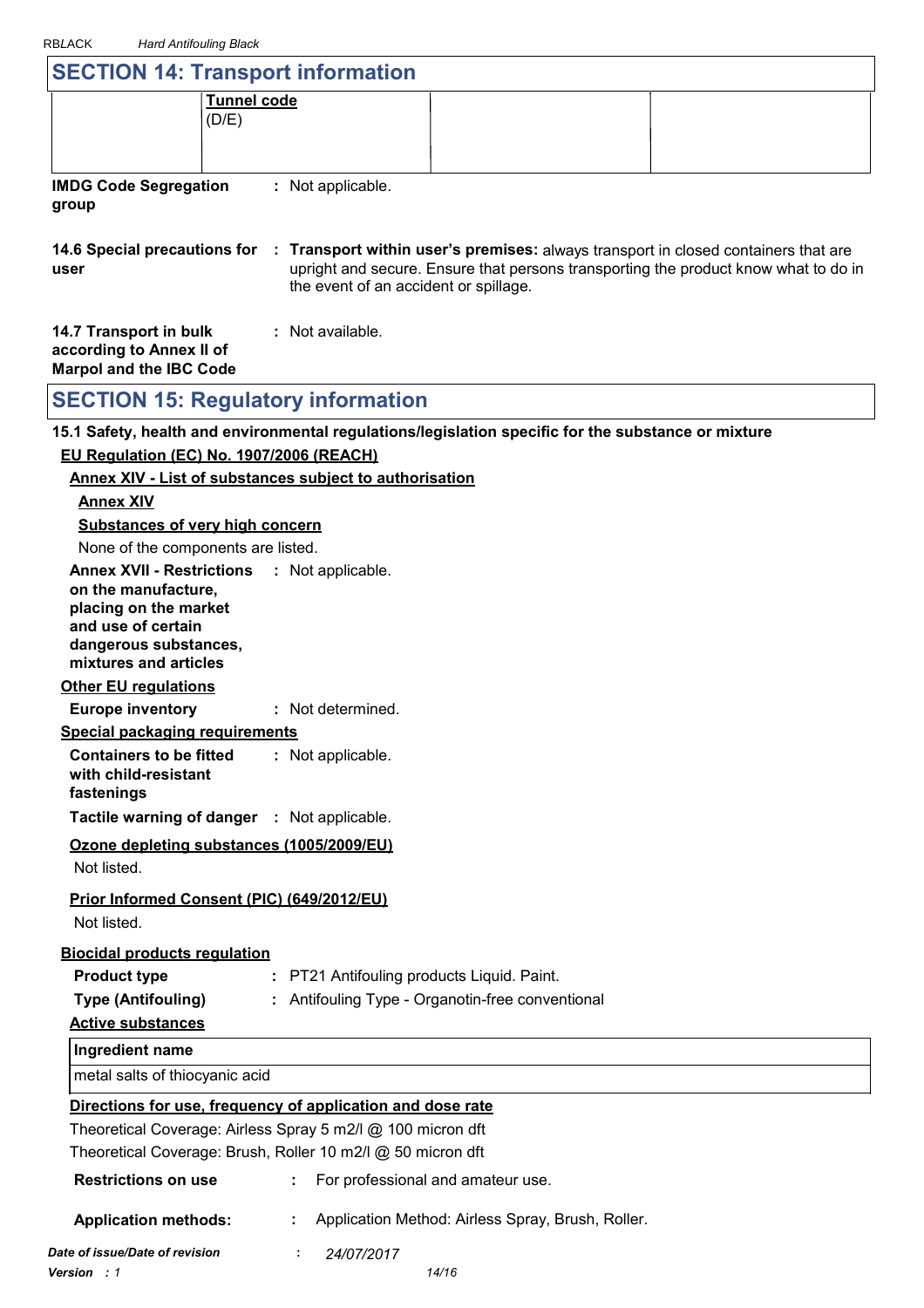# **SECTION 15: Regulatory information**

| <b>Recommended Cleaner.</b> | Use Professional Thinner for cleaning of paint application equipment.                                        |
|-----------------------------|--------------------------------------------------------------------------------------------------------------|
| <b>IMO</b>                  | Compliant with the International Convention on the Control of Harmful<br>Antifouling Systems on Ships, 2001. |

### **National regulations Biocidal products regulation Product type : PT21 Antifouling products Liquid. Paint.**

| <b>References</b> | : Conforms to Regulation (EC) No. 1907/2006 (REACH), Annex II and Regulation |
|-------------------|------------------------------------------------------------------------------|
|                   | (EC) No. 1272/2008 (CLP)                                                     |

- **15.2 Chemical safety**
- **:** No Chemical Safety Assessment has been carried out.

**assessment**

# **SECTION 16: Other information**

 $\nabla$  Indicates information that has changed from previously issued version.

| <b>Abbreviations and</b><br>acronyms | $:$ ATE = Acute Toxicity Estimate<br>CLP = Classification, Labelling and Packaging Regulation [Regulation (EC) No. |
|--------------------------------------|--------------------------------------------------------------------------------------------------------------------|
|                                      | 1272/2008]                                                                                                         |
|                                      | DMEL = Derived Minimal Effect Level                                                                                |
|                                      | DNEL = Derived No Effect Level                                                                                     |
|                                      | EUH statement = CLP-specific Hazard statement                                                                      |
|                                      | PBT = Persistent, Bioaccumulative and Toxic                                                                        |
|                                      | PNEC = Predicted No Effect Concentration                                                                           |
|                                      | <b>RRN = REACH Registration Number</b>                                                                             |
|                                      | vPvB = Very Persistent and Very Bioaccumulative                                                                    |

#### **Procedure used to derive the classification according to Regulation (EC) No. 1272/2008 [CLP/GHS]**

| <b>Classification</b>                                                                                                                            |                                                                                                                                                                                    | <b>Justification</b>                                                                                                                                                                                                                                                                                                                                                                                                                                                                                                                                                                                                                                                                   |
|--------------------------------------------------------------------------------------------------------------------------------------------------|------------------------------------------------------------------------------------------------------------------------------------------------------------------------------------|----------------------------------------------------------------------------------------------------------------------------------------------------------------------------------------------------------------------------------------------------------------------------------------------------------------------------------------------------------------------------------------------------------------------------------------------------------------------------------------------------------------------------------------------------------------------------------------------------------------------------------------------------------------------------------------|
| Flam. Liq. 3, H226<br><b>Skin Sens. 1, H317</b><br><b>STOT SE 3, H335</b><br>STOT SE 3, H336<br>Aquatic Acute 1, H400<br>Aquatic Chronic 1, H410 |                                                                                                                                                                                    | On basis of test data<br>Calculation method<br>Calculation method<br>Calculation method<br>Calculation method<br>Calculation method                                                                                                                                                                                                                                                                                                                                                                                                                                                                                                                                                    |
| Full text of abbreviated H<br>٠<br>statements                                                                                                    | H225<br>H <sub>226</sub><br>H302<br>H304<br>H312<br>H315<br>H317<br>H <sub>3</sub> 19<br>H332<br>H <sub>335</sub><br>H336<br>H373 (hearing organs)<br>H400<br>H410<br>H411<br>H413 | Highly flammable liquid and vapour.<br>Flammable liquid and vapour.<br>Harmful if swallowed.<br>May be fatal if swallowed and enters airways.<br>Harmful in contact with skin.<br>Causes skin irritation.<br>May cause an allergic skin reaction.<br>Causes serious eye irritation.<br>Harmful if inhaled.<br>May cause respiratory irritation.<br>May cause drowsiness or dizziness.<br>May cause damage to organs through prolonged or<br>repeated exposure. (hearing organs)<br>Very toxic to aquatic life.<br>Very toxic to aquatic life with long lasting effects.<br>Toxic to aquatic life with long lasting effects.<br>May cause long lasting harmful effects to aquatic life. |